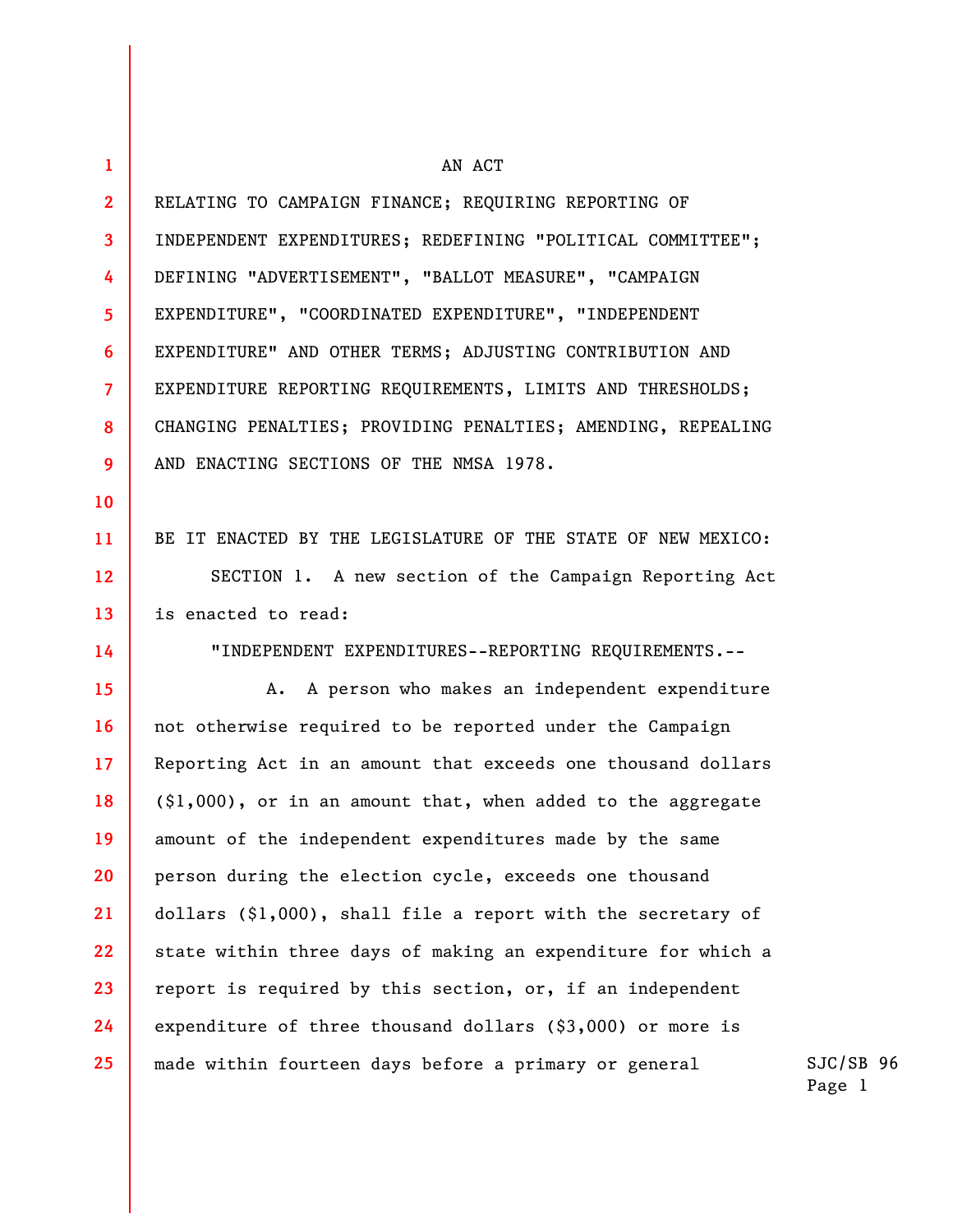**1 2**  election, within twenty-four hours after making the expenditure.

**3** 

**4** 

**5** 

**6** 

B. The report required by Subsection A of this section shall state:

(1) the name and address of the person who made the independent expenditure;

**7 8 9 10 11 12 13**  (2) the name and address of the person to whom the independent expenditure was made and the amount, date and purpose of the independent expenditure. If no reasonable estimate of the monetary value of a particular expenditure is practicable, it is sufficient to report instead a description of the services, property or rights furnished through the expenditure; and

**14 15 16**  (3) the source of the contributions used to make the independent expenditure as provided in Subsections C and D of this section.

**17 18 19 20 21 22 23 24 25**  C. A person who makes independent expenditures totaling three thousand dollars (\$3,000) or less that are required to be reported pursuant to this section shall report the name and address of each person who has made contributions of more than a total of two hundred dollars (\$200) in the election cycle that were earmarked or made in response to a solicitation to fund independent expenditures, and shall report the amount of each such contribution made by that person.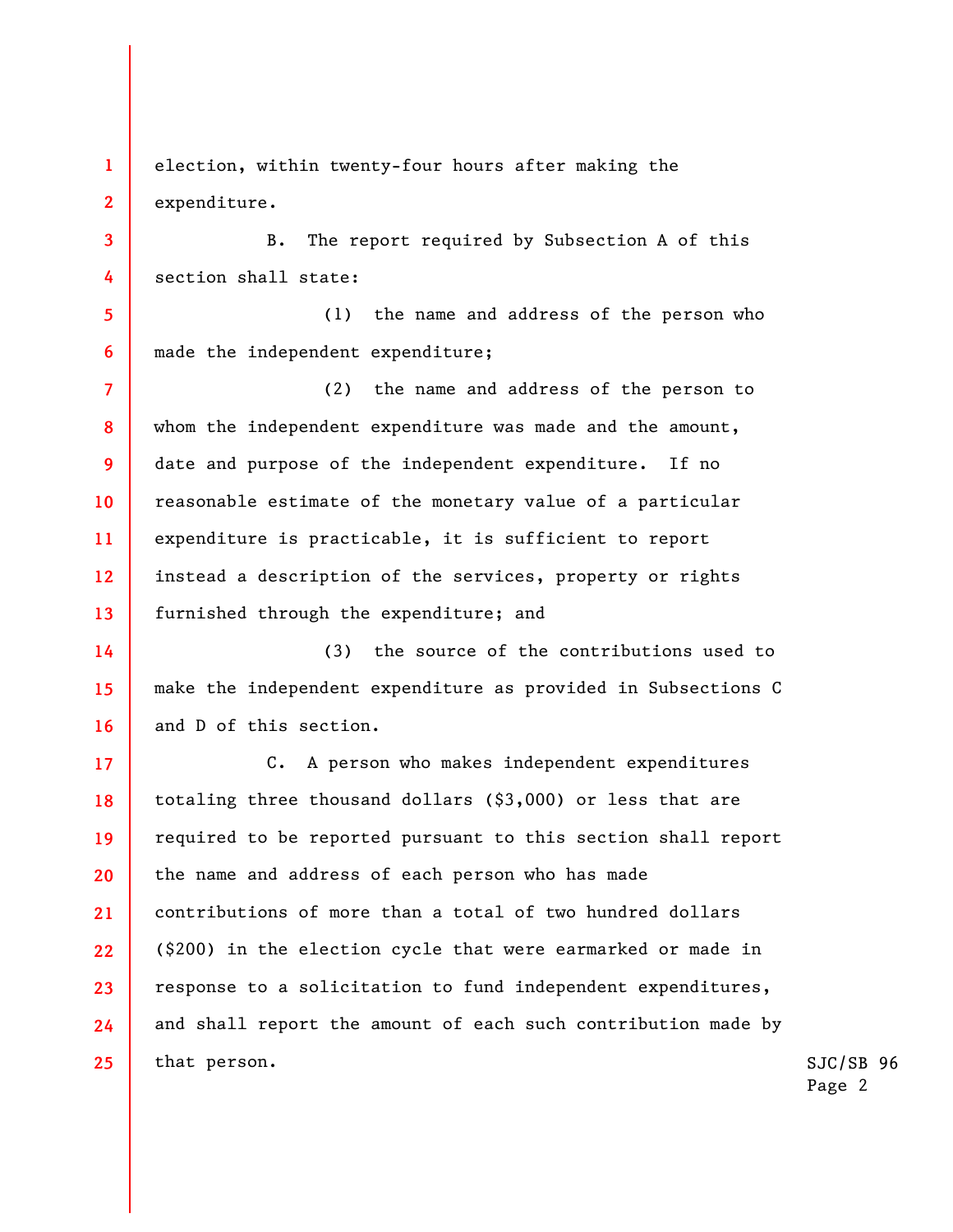D. A person who makes independent expenditures totaling more than three thousand dollars (\$3,000) that are required to be reported pursuant to this section, in addition to reporting the information specified in Subsection C of this section, shall either:

**1** 

**2** 

**3** 

**4** 

**5** 

**24** 

**25** 

**6 7 8 9 10 11 12**  (1) establish a segregated bank account, consisting only of funds contributed to the account by individuals to be used for making independent expenditures, and report the name and address of, and amount of each contribution made by, each contributor who contributed more than two hundred dollars (\$200) to that account in the election cycle; or

**13 14 15 16 17 18 19 20 21**  (2) report the name and address of, and amount of each contribution made by, each contributor who contributed more than a total of five thousand dollars (\$5,000) to the person in the election cycle; provided, however, that a contribution is exempt from reporting pursuant to this paragraph if the contributor requested in writing that the contribution not be used to fund independent or coordinated expenditures or make contributions to a candidate, campaign committee or political committee."

**22 23**  SECTION 2. A new section of the Campaign Reporting Act is enacted to read:

"DISCLAIMERS IN ADVERTISEMENTS.--

SJC/SB 96 A. A person who makes a campaign expenditure, a

Page 3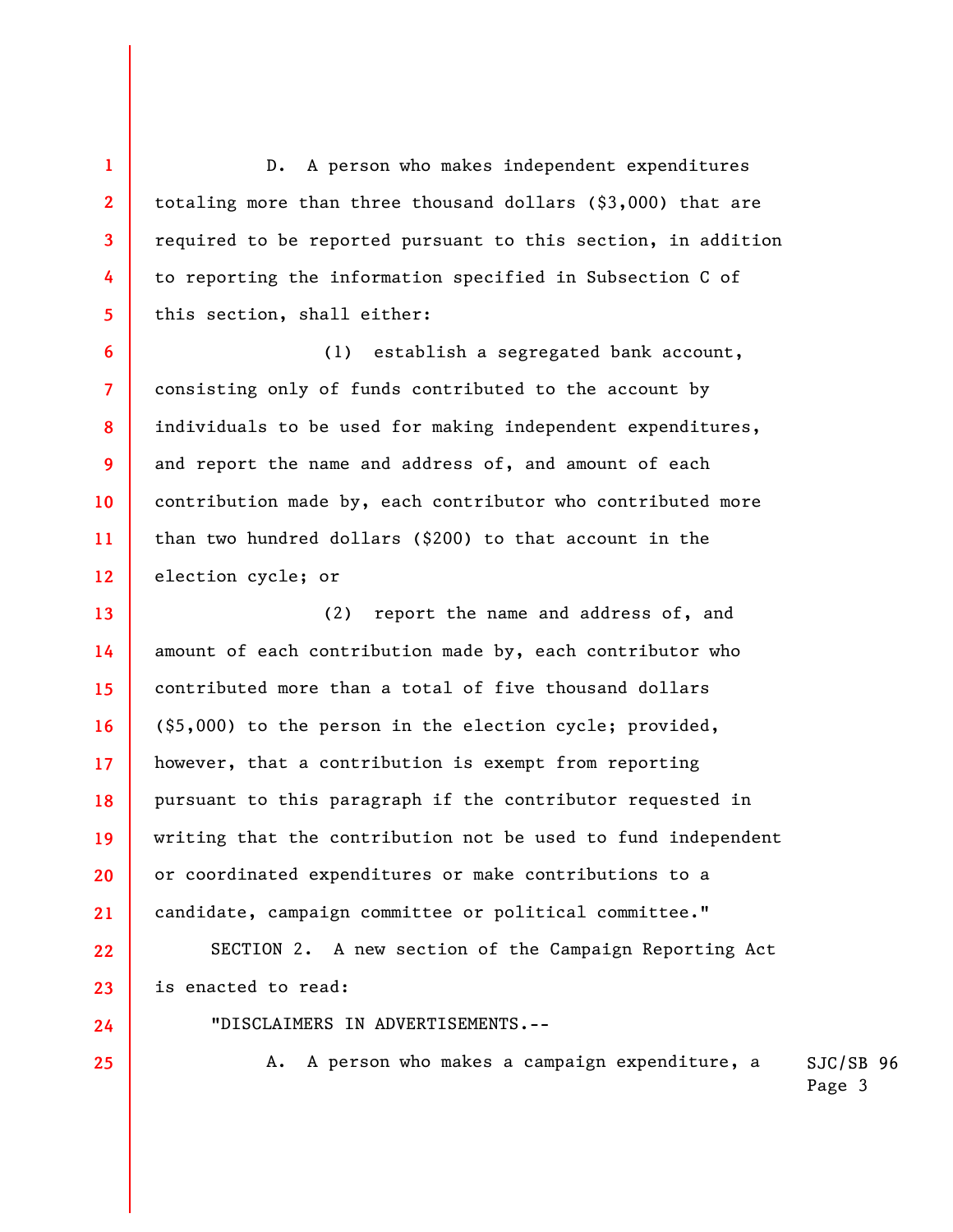**1 2 3 4 5 6 7 8 9 10 11 12 13 14 15 16 17 18 19 20 21 22 23**  coordinated expenditure or an independent expenditure for an advertisement in an amount that exceeds one thousand dollars (\$1,000), or in an amount that, when added to the aggregate amount of the campaign expenditures, coordinated expenditures and independent expenditures for advertisements made by the same person during the election cycle, exceeds one thousand dollars (\$1,000), shall ensure that the advertisement contains the name of the candidate, committee or other person who authorized and paid for the advertisement. B. The requirements of Subsection A of this section do not apply to the following: (1) bumper stickers, pins, buttons, pens and similar small items upon which the disclaimer cannot be conveniently printed; or (2) skywriting, water towers, wearing apparel or other means of displaying an advertisement of such a nature that the inclusion of a disclaimer would be impracticable. C. The disclaimer statements required by Subsection A of this section shall be set forth legibly on any advertisement that is disseminated or displayed by visual media. If the advertisement is transmitted by audio media, the statement shall be clearly spoken during the

**25**  audiovisual media, the statement shall be both written

advertisement. If the advertisement is transmitted by

**24**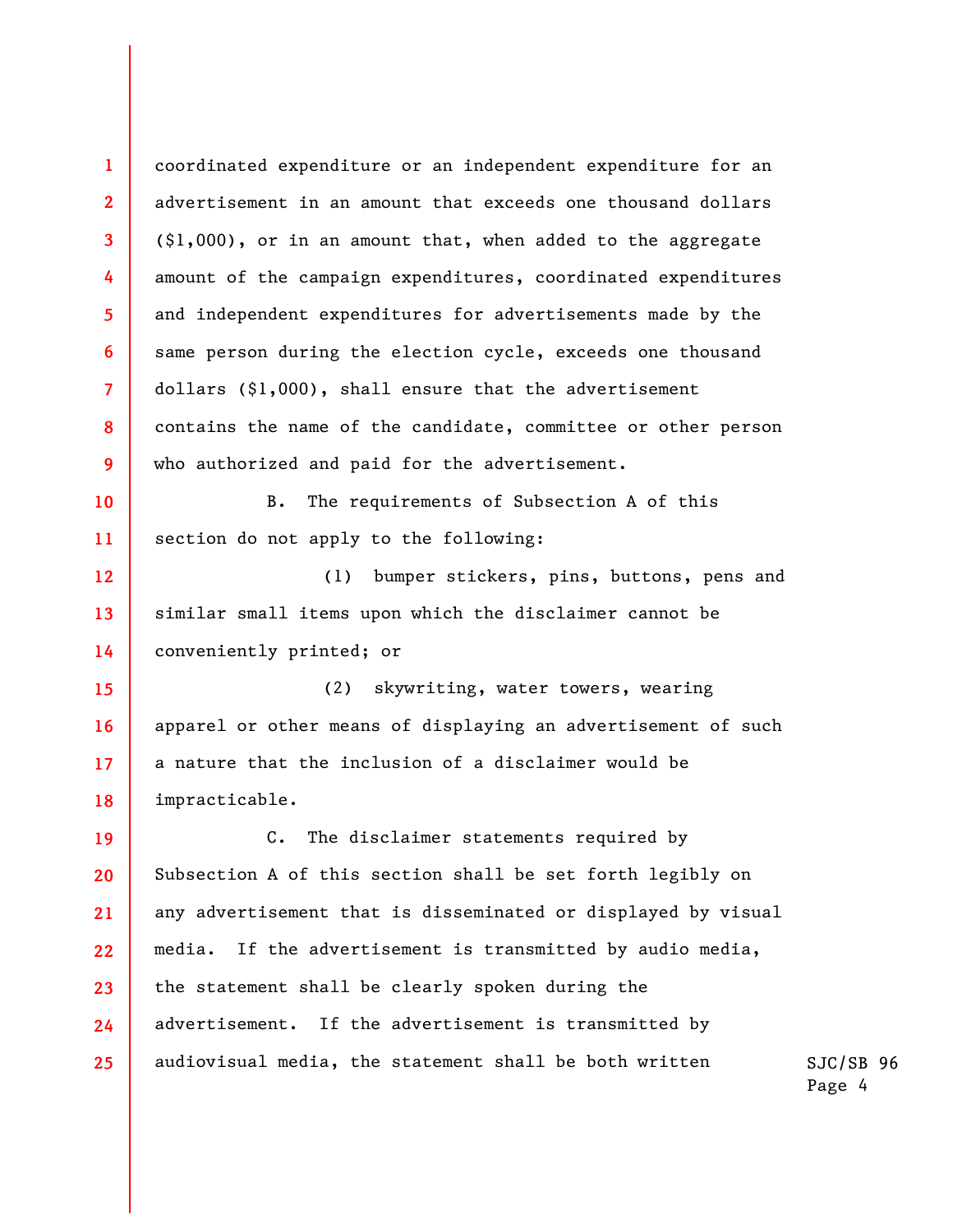**1 2 3 4 5 6 7 8 9 10 11 12 13 14 15 16 17 18 19 20 21 22 23 24 25**  legibly and spoken clearly during the advertisement." SECTION 3. Section 1-1-3.1 NMSA 1978 (being Laws 2003, Chapter 356, Section 1, as amended) is amended to read: "1-1-3.1. ELECTION CYCLE.--Except as otherwise provided, as used in the Election Code: A. "election cycle" means the period beginning on January 1 after the last general election and ending on December 31 after the general election; B. "general election cycle" means the period beginning on the day after the primary election and ending on December 31 after the general election; and C. "primary election cycle" means the period beginning on January 1 after the last general election and ending on the day of the primary election." SECTION 4. Section 1-19-26 NMSA 1978 (being Laws 1979, Chapter 360, Section 2, as amended by Laws 2009, Chapter 67, Section 1 and by Laws 2009, Chapter 68, Section 2) is amended to read: "1-19-26. DEFINITIONS.--As used in the Campaign Reporting Act: A. "advertisement" means a communication referring to a candidate or ballot measure that is published disseminated, distributed or displayed to the public by print, broadcast, satellite, cable or electronic media, including recorded phone messages, or by printed materials,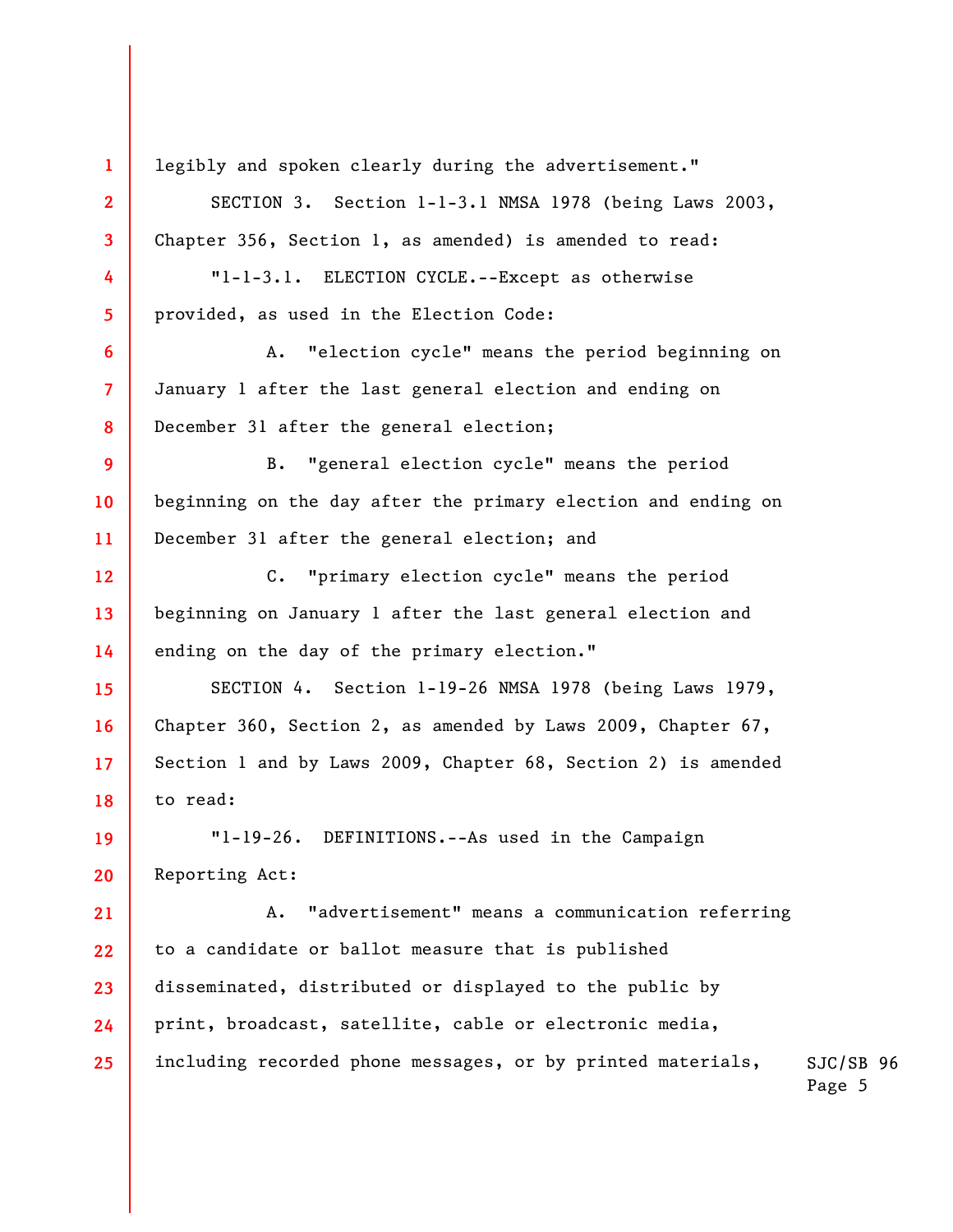**1 2 3 4 5 6 7 8 9 10 11 12 13 14 15 16 17 18 19 20 21 22 23 24 25**  including mailers, handbills, signs and billboards, but "advertisement" does not include: (1) a communication by a membership organization or corporation to its current members, stockholders or executive or administrative personnel; (2) a communication appearing in a news story or editorial distributed through a print, broadcast, satellite, cable or electronic medium, unless the communication is paid for or the medium is controlled or owned by a candidate, campaign committee or political committee; (3) a candidate debate or forum or a communication announcing a candidate debate or forum paid for on behalf of the debate or forum sponsor; provided that two or more candidates for the same position have been invited to participate; or (4) nonpartisan voter guides allowed by the federal Internal Revenue Code of 1986 for Section 501(c)(3) organizations; B. "anonymous contribution" means a contribution the contributor of which is unknown to the candidate or the candidate's agent or the political committee or its agent who accepts the contribution; C. "ballot measure" means a constitutional amendment or other question submitted to the voters in an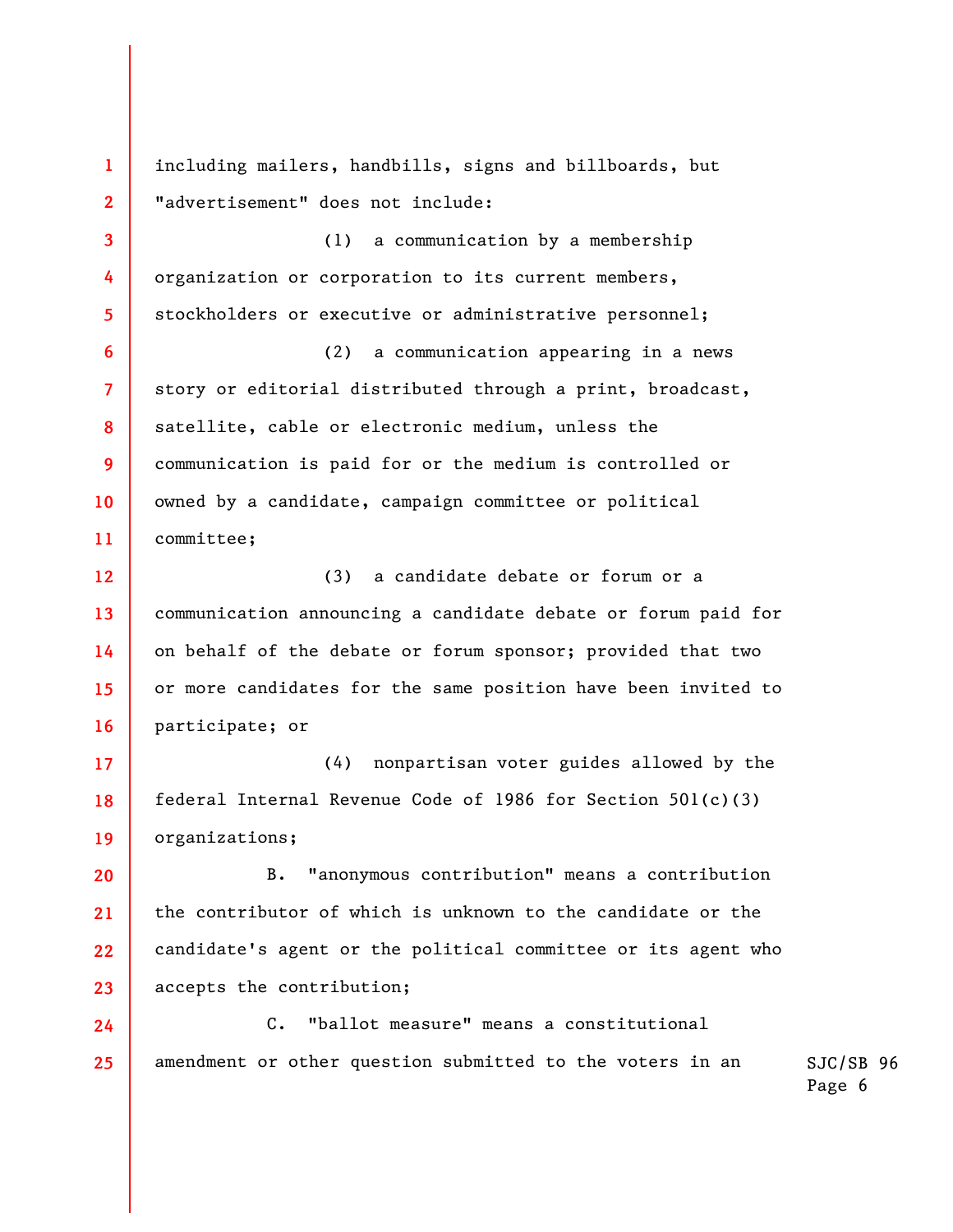election;

**1** 

**2** 

**3** 

**4** 

**5** 

**6** 

**7** 

**8** 

**9** 

**10** 

**11** 

**12** 

D. "bank account" means an account in a financial institution chartered and regulated by the United States or a state of the United States;

E. "campaign committee" means an association of two or more persons, authorized by a candidate to act on the candidate's behalf for the purpose of electing the candidate to office; provided that a candidate may not authorize more than one campaign committee;

F. "campaign expenditure" means an expenditure that is made by a campaign committee or by a candidate in support of the candidate's campaign in an election;

**13 14 15 16 17**  G. "candidate" means an individual who seeks or considers an office in an election covered by the Campaign Reporting Act, including a public official, who either has filed a declaration of candidacy or nominating petition and has not subsequently filed a statement of withdrawal or:

**18 19 20 21 22 23**  (1) for a nonstatewide office, has received contributions or made expenditures of more than one thousand dollars (\$1,000) or authorized another person or campaign committee to receive contributions or make expenditures of more than one thousand dollars (\$1,000) for the purpose of seeking election to the office; or

**24 25**  (2) for a statewide office, has received contributions or made expenditures of more than three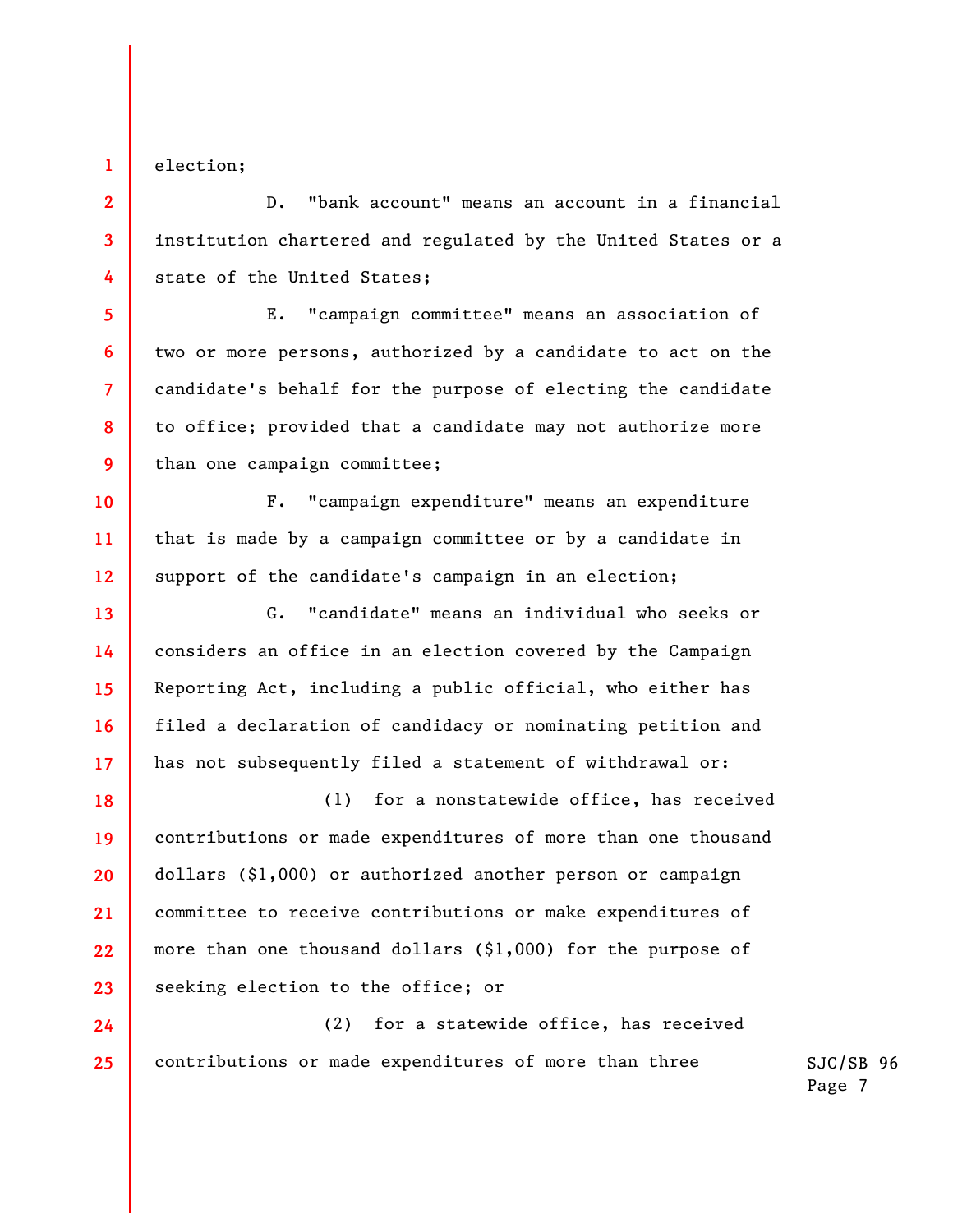thousand dollars (\$3,000) or authorized another person or campaign committee to receive contributions or make expenditures of more than three thousand dollars (\$3,000) for the purpose of seeking election to the office or for candidacy exploration purposes in the years prior to the year of the election;

**1** 

**2** 

**3** 

**4** 

**5** 

**6** 

**7** 

**8** 

**9** 

**10** 

**11** 

**12** 

**13** 

H. "contribution":

(1) means a gift, subscription, loan, advance or deposit of money or other thing of value, including the estimated value of an in-kind contribution, that is made or received for a political purpose, including payment of a debt incurred in an election campaign;

(2) includes a coordinated expenditure;

**14 15 16 17 18 19 20**  (3) does not include the value of services provided without compensation or unreimbursed travel or other personal expenses of individuals who volunteer a portion or all of their time on behalf of a candidate or political committee nor does it include the administrative or solicitation expenses of a political committee that are paid by an organization that sponsors the committee; and

**21 22 23 24 25**  (4) does not include the value of the incidental use of the candidate's personal property, home or business office for campaign purposes; provided that for each occurrence, the fair market value does not exceed fifty dollars (\$50.00);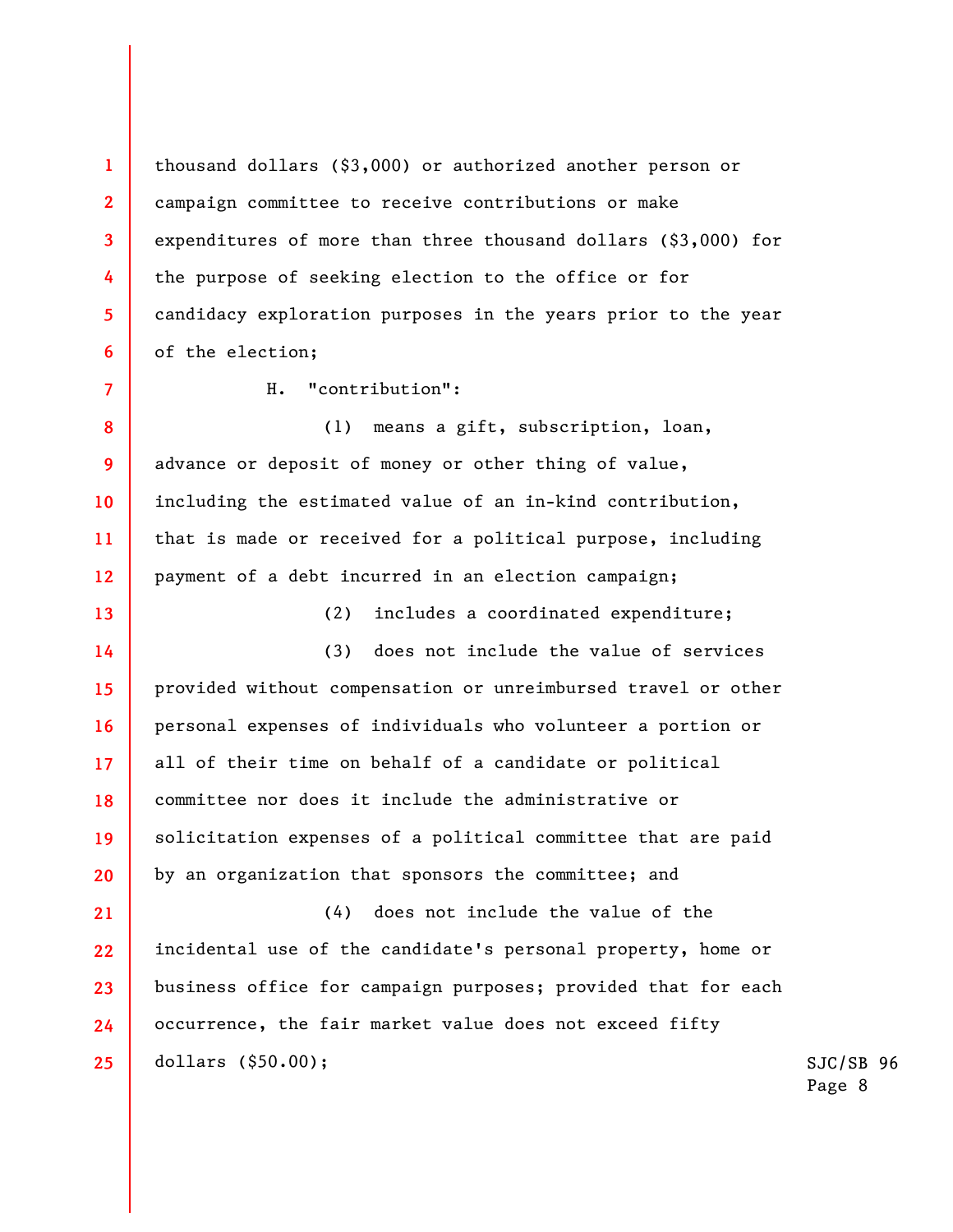SJC/SB 96 **1 2 3 4 5 6 7 8 9 10 11 12 13 14 15 16 17 18 19 20 21 22 23 24 25**  I. "coordinated expenditure" means an expenditure that is made: (1) by a person other than a candidate or campaign committee; (2) at the request or suggestion of, or in cooperation, consultation or concert with, a candidate, campaign committee or political party or any agent or representative of such a candidate, campaign committee or political party; and (3) for the purpose of: (a) supporting or opposing the nomination or election of a candidate; or (b) paying for an advertisement that refers to a clearly identified candidate and is published and disseminated to the relevant electorate in New Mexico within thirty days before the primary election or sixty days before the general election in which the candidate is on the ballot; J. "deliver" or "delivery" means to deliver by certified or registered mail, telecopier, electronic transmission or facsimile or by personal service; K. "election" means any primary, general or statewide special election in New Mexico and includes county and judicial retention elections but excludes federal, municipal, school board and special district elections; L. "election year" means an even-numbered year in

Page 9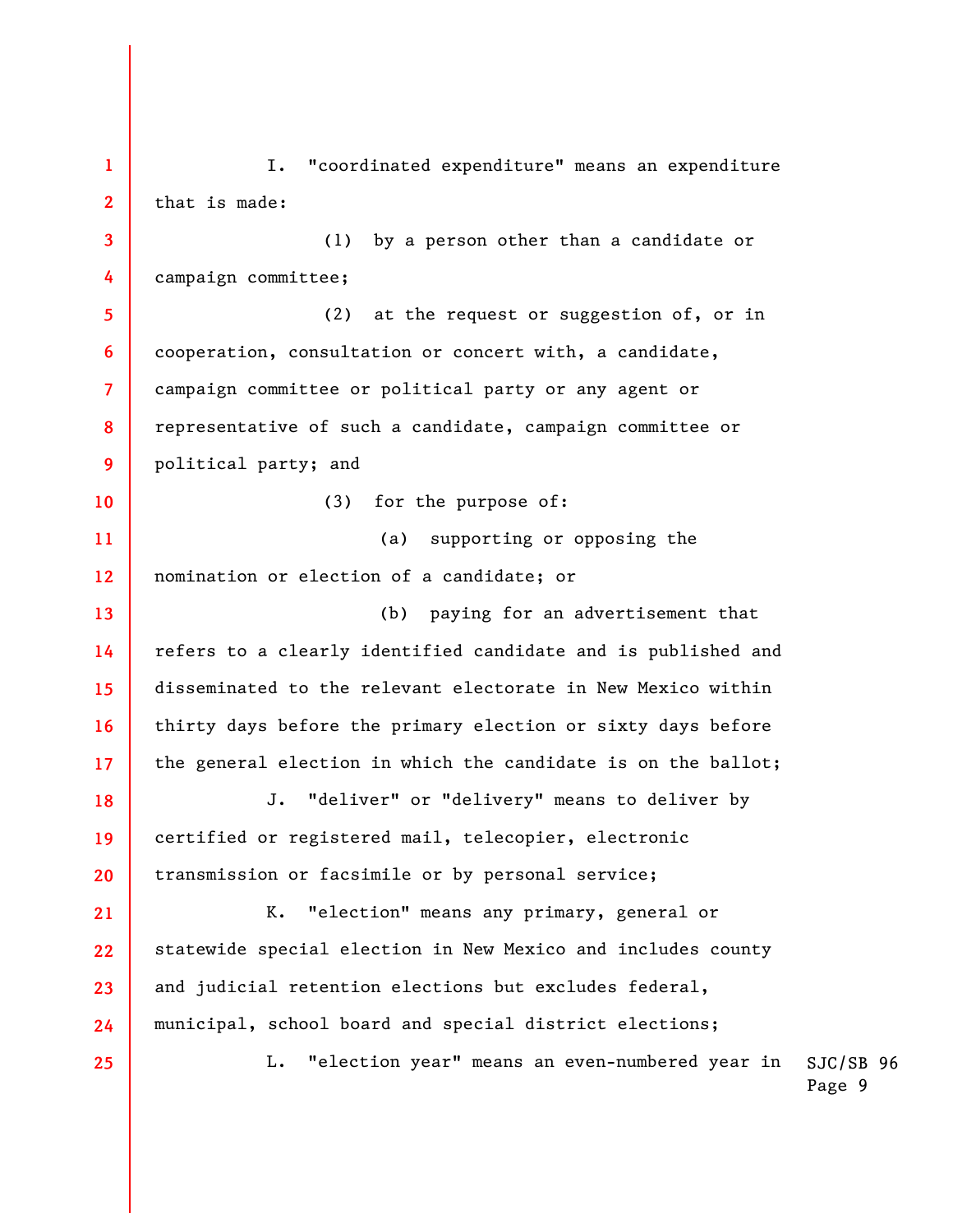**1 2**  which an election covered by the Campaign Reporting Act is held;

**3** 

**4** 

**5** 

**6** 

**7** 

M. "expenditure" means a payment, transfer or distribution or obligation or promise to pay, transfer or distribute any money or other thing of value for a political purpose, including payment of a debt incurred in an election campaign or pre-primary convention;

**8 9**  N. "independent expenditure" means an expenditure that is:

**10 11**  (1) made by a person other than a candidate or campaign committee;

**12 13**  (2) not a coordinated expenditure as defined in the Campaign Reporting Act; and

**14 15 16 17**  (3) made to pay for an advertisement that: (a) expressly advocates the election or defeat of a clearly identified candidate or the passage or defeat of a clearly identified ballot measure;

**18 19 20 21 22**  (b) is susceptible to no other reasonable interpretation than as an appeal to vote for or against a clearly identified candidate or ballot measure; or (c) refers to a clearly identified candidate or ballot measure and is published and disseminated

**23 24 25**  to the relevant electorate in New Mexico within thirty days before the primary election or sixty days before the general election at which the candidate or ballot measure is on the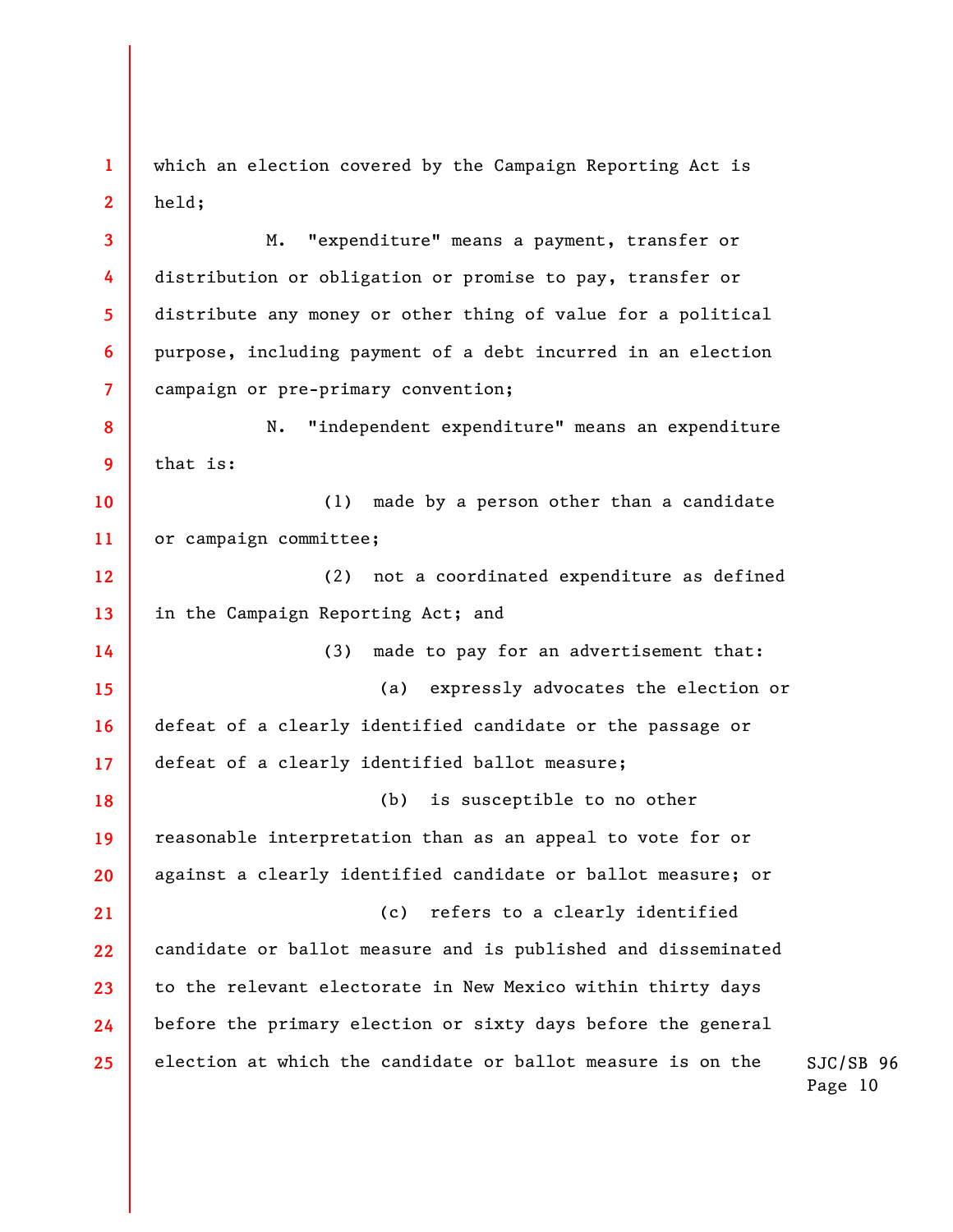ballot;

**1** 

 $\overline{\phantom{a}}$ 

| $\overline{2}$           | "person" means an individual or entity;<br>0.                      |  |  |  |
|--------------------------|--------------------------------------------------------------------|--|--|--|
| 3                        | "political committee" means:<br>$P$ .                              |  |  |  |
| 4                        | a political party;<br>(1)                                          |  |  |  |
| 5                        | an association that consists of two or<br>(2)                      |  |  |  |
| 6                        | more persons whose primary purpose is to make contributions        |  |  |  |
| $\overline{\mathcal{L}}$ | to candidates, campaign committees or political committees or      |  |  |  |
| 8                        | make coordinated expenditures or any combination thereof; or       |  |  |  |
| 9                        | an association that consists of two or<br>(3)                      |  |  |  |
| 10                       | more persons whose primary purpose is to make independent          |  |  |  |
| 11                       | expenditures and that has received more than five thousand         |  |  |  |
| 12                       | dollars (\$5,000) in contributions or made independent             |  |  |  |
| 13                       | expenditures of more than five thousand dollars (\$5,000) in       |  |  |  |
| 14                       | the election cycle;                                                |  |  |  |
| 15                       | Q. "political party" means an association that has                 |  |  |  |
| 16                       | qualified as a political party pursuant to the provisions of       |  |  |  |
| 17                       | Section 1-7-2 NMSA 1978;                                           |  |  |  |
| 18                       | "political purpose" means for the purpose of<br>$R_{\bullet}$      |  |  |  |
| 19                       | supporting or opposing a ballot measure or the nomination or       |  |  |  |
| 20                       | election of a candidate;                                           |  |  |  |
| 21                       | "prescribed form" means a form or electronic<br>$S_{\bullet}$      |  |  |  |
| 22                       | format prepared and prescribed by the secretary of state;          |  |  |  |
| 23                       | "proper filing officer" means the secretary of<br>T.               |  |  |  |
| 24                       | state;                                                             |  |  |  |
| 25                       | "public official" means a person elected to an<br>U.<br>SJC<br>Pag |  |  |  |
|                          |                                                                    |  |  |  |

 $S/SB$  96  $\frac{1}{2}$ e 11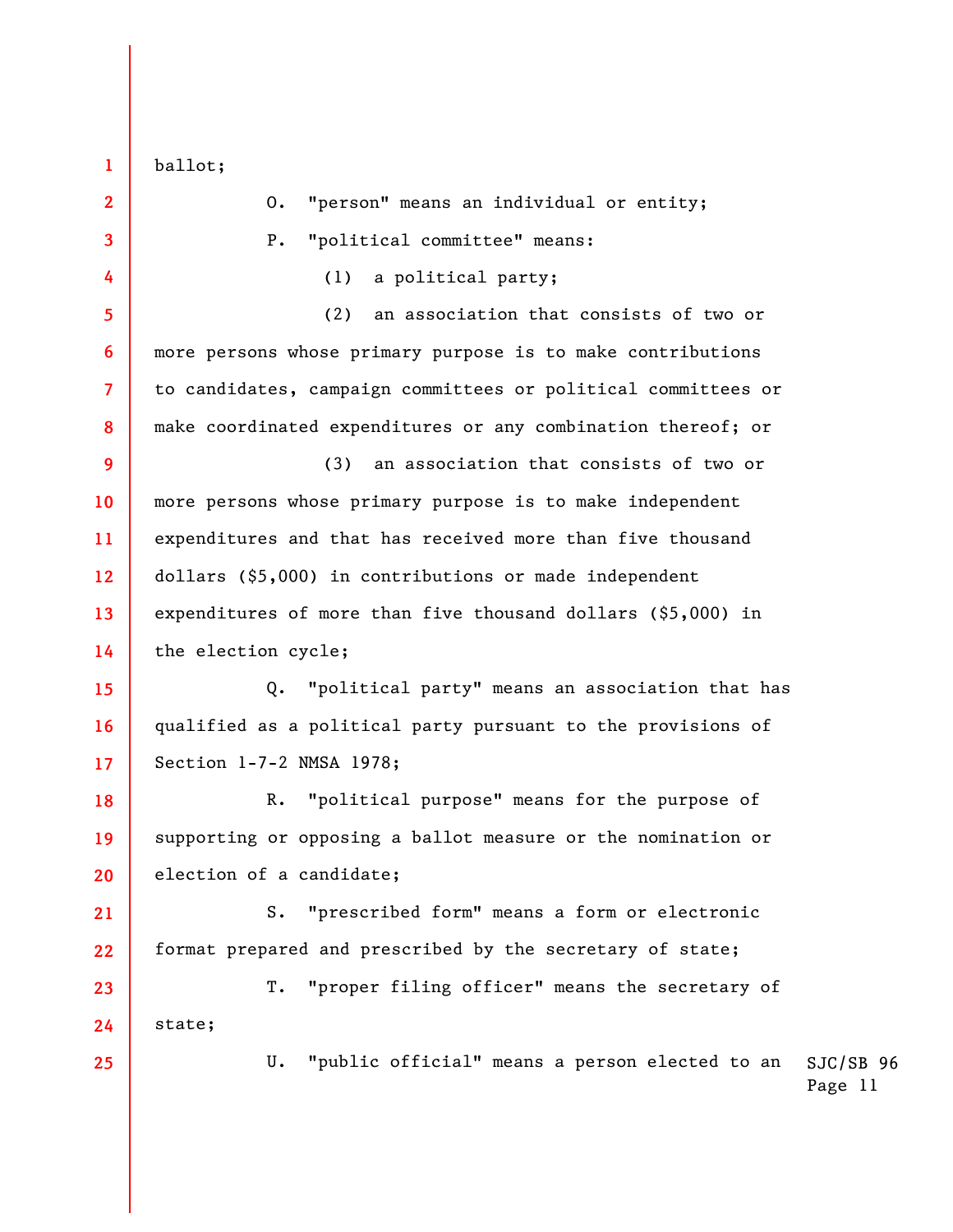office in an election covered by the Campaign Reporting Act or a person appointed to an office that is subject to an election covered by that act; and

**1** 

**2** 

**3** 

**4** 

**5** 

**6** 

**7** 

**8** 

**9** 

**10** 

**11** 

**12** 

**13** 

**14** 

V. "reporting individual" means every public official, candidate or treasurer of a campaign committee and every treasurer of a political committee."

SECTION 5. Section 1-19-26.1 NMSA 1978 (being Laws 1993, Chapter 46, Section 2, as amended) is amended to read:

"1-19-26.1. POLITICAL COMMITTEES--REGISTRATION-- DISCLOSURES.--

A. It is unlawful for a political committee to continue to receive or make any contribution or expenditure for a political purpose if that committee fails to meet the requirements of Subsections B and C of this section.

**15 16 17 18**  B. A political committee shall appoint and maintain a treasurer and file a statement of organization with the secretary of state by paying a filing fee of fifty dollars (\$50.00) and filing a statement of organization.

**19 20 21**  C. A statement of organization required by Subsection B of this section shall be made under oath on a prescribed form showing:

**22 23 24 25**  (1) the full name of the committee, which shall fairly and accurately reflect the identity of the committee, including any sponsoring organization, and its address;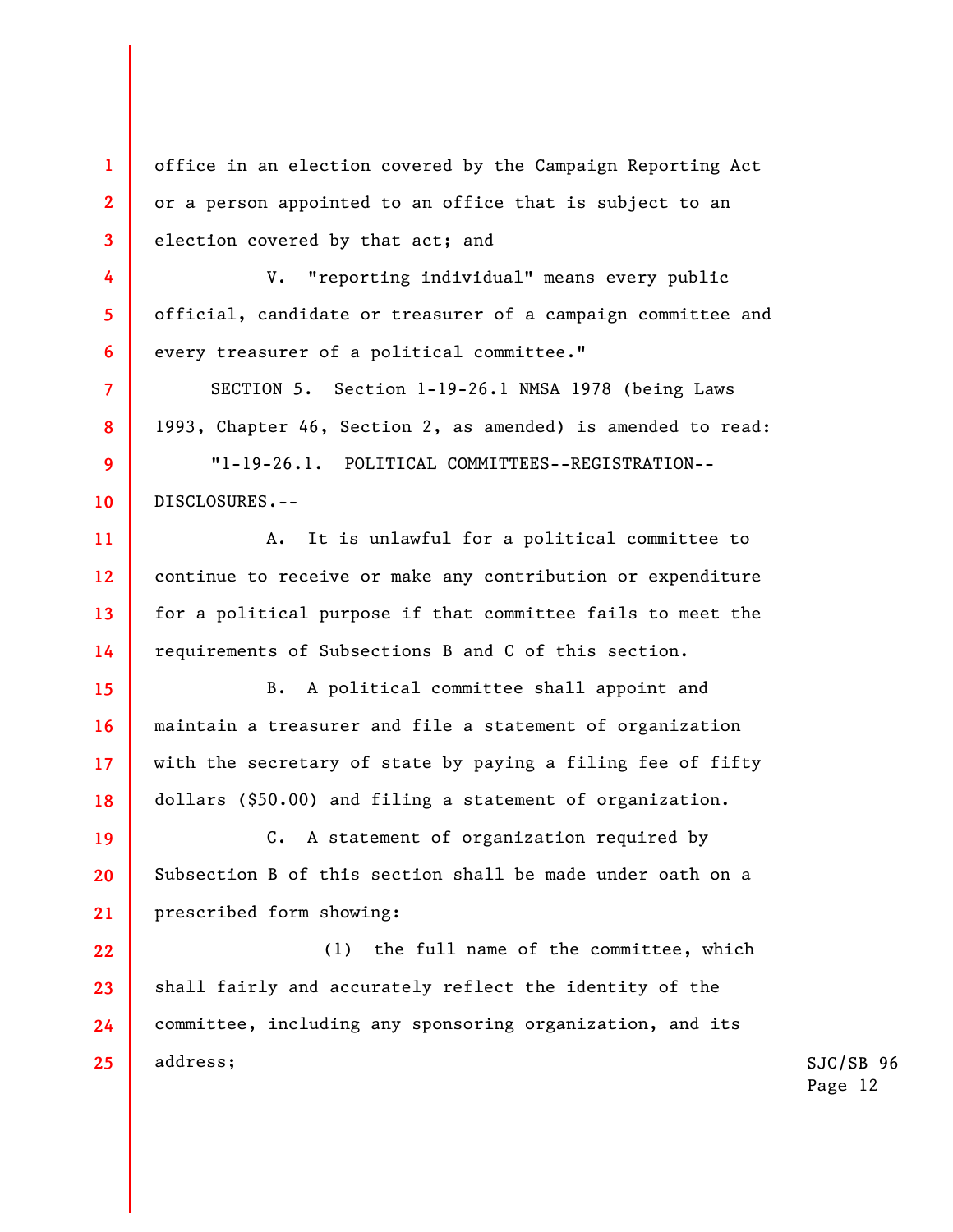(2) a statement of the purpose for which the committee was organized;

**1** 

**2** 

**3** 

**4** 

**5** 

**6** 

**7** 

**20** 

**21** 

**22** 

**23** 

**24** 

**25** 

(3) the names and addresses of the officers of the committee; and

(4) an identification of any bank account used by the committee to receive or make contributions or make expenditures.

**8 9 10 11 12 13 14 15 16 17 18 19**  D. The provisions of this section do not apply to a political committee that is located in another state and is registered with the federal election commission if the political committee reports on federal reporting forms filed with the federal election commission all expenditures for and contributions made to reporting individuals in New Mexico and files with the secretary of state, according to the schedule required for the filing of forms with the federal election commission, a copy of either the full report or the cover sheet and the portions of the federal reporting forms that contain the information on expenditures for and contributions made to reporting individuals in New Mexico."

SECTION 6. Section 1-19-29 NMSA 1978 (being Laws 1993, Chapter 46, Section 5, as amended) is amended to read:

"1-19-29. TIME AND PLACE OF FILING REPORTS.--

A. Except as otherwise provided in this section, all reporting individuals shall file with the proper filing officer no later than the second Monday in April and October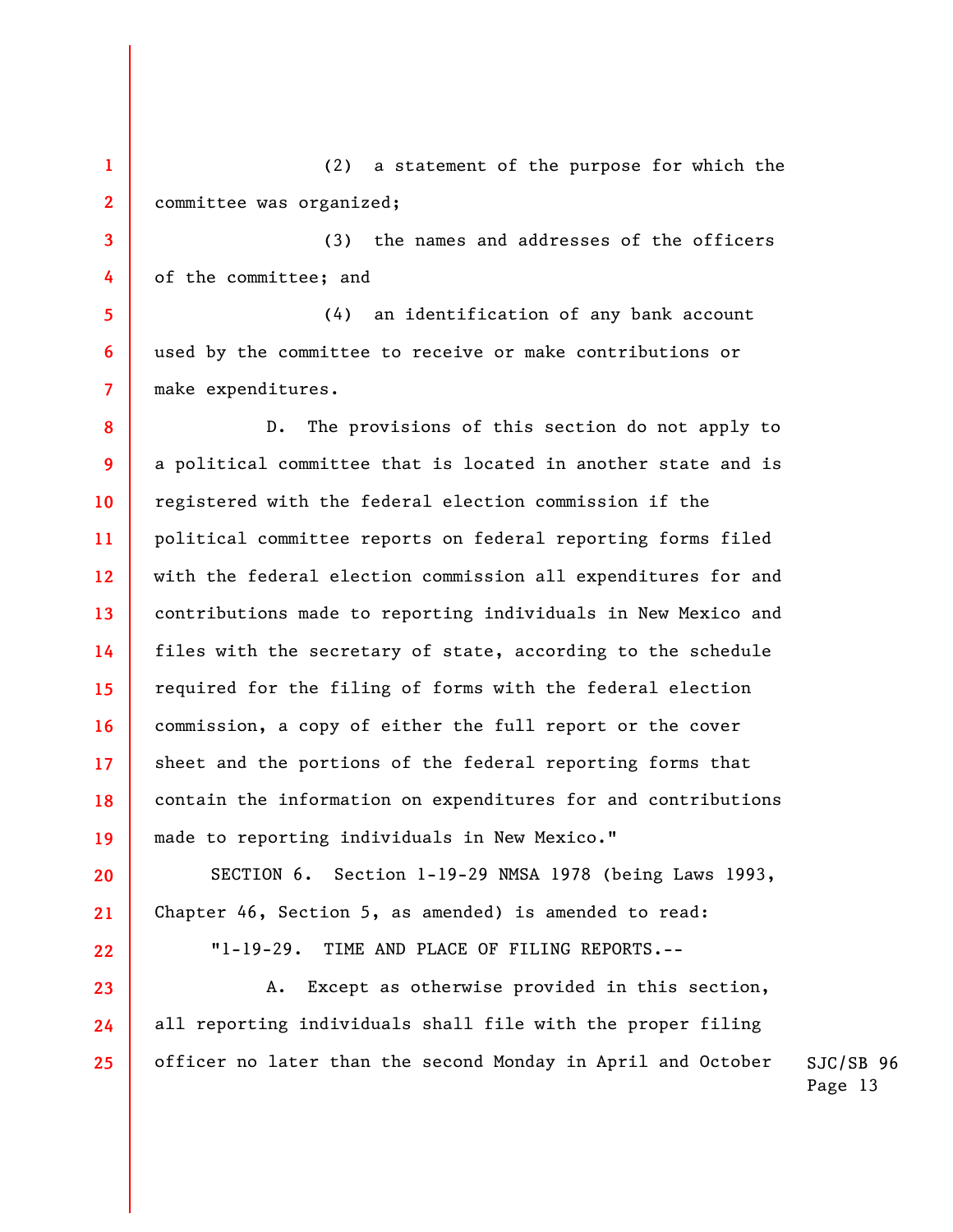a report of all expenditures made and contributions received on or before the first Monday in those months and not previously reported. The report shall be filed biannually until the provisions specified in Subsection F, G or H of this section have been satisfied.

**1** 

**2** 

**3** 

**4** 

**5** 

**6** 

**7** 

**8** 

**9** 

**10** 

**11** 

**12** 

**25** 

B. In an election year, instead of the biannual reports provided for in Subsection A of this section, all reporting individuals, except for public officials who are not candidates in an election that year, shall file reports of all expenditures made and contributions received or, if applicable, statements of no activity, according to the following schedule:

**13 14 15 16**  (1) no later than the second Monday in April, a report of all expenditures made and contributions received on or before the first Monday in April and not previously reported;

**17 18 19 20**  (2) no later than the second Monday in May, a report of all expenditures made and contributions received on or before the first Monday in May and not previously reported;

**21 22 23 24**  (3) no later than the second Monday in September, a report of all expenditures made and contributions received on or before the first Monday in September and not previously reported;

(4) no later than the second Monday in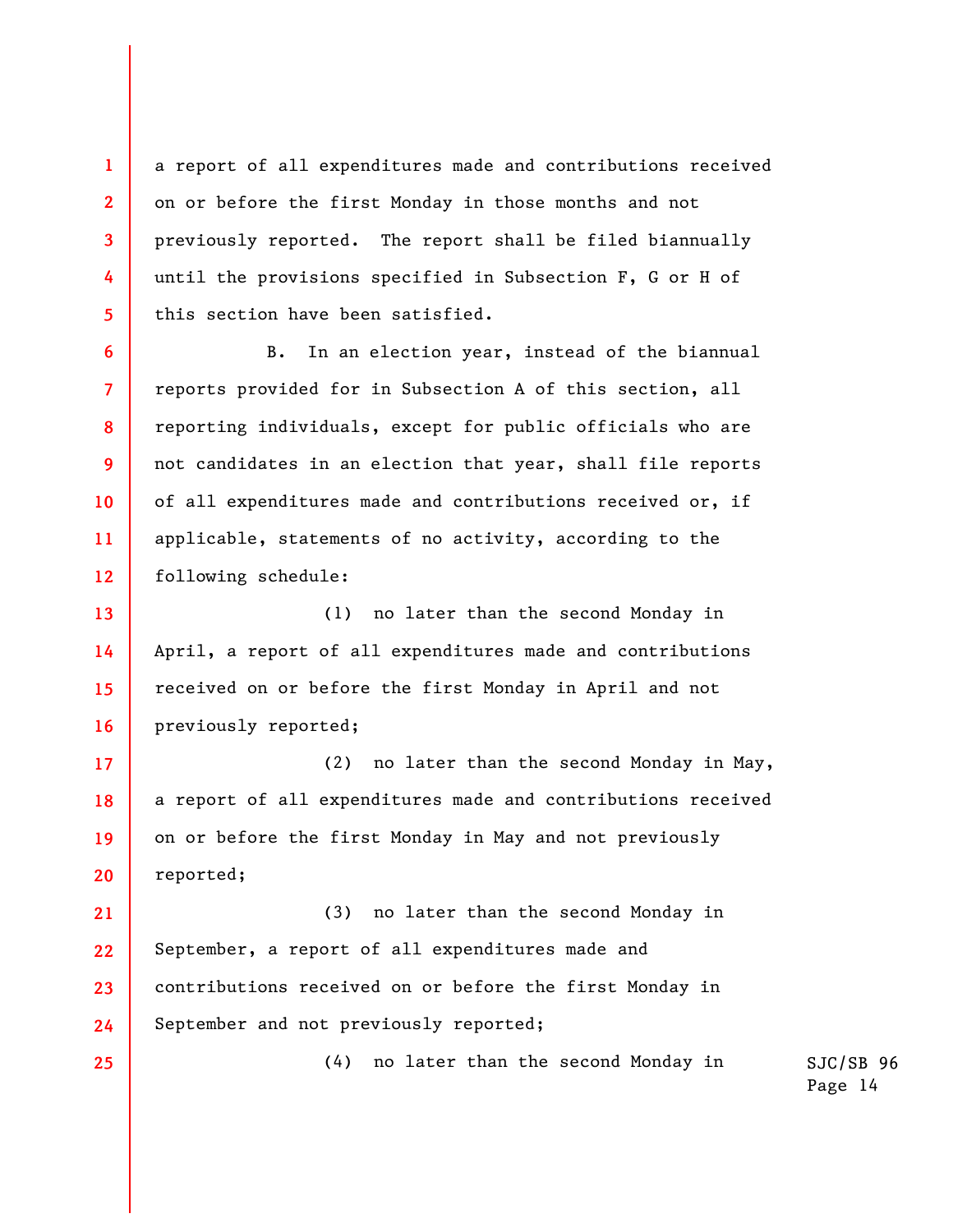October, a report of all expenditures made and contributions received on or before the first Monday in October and not previously reported;

**1** 

**2** 

**3** 

**4 5 6 7 8 9 10 11 12 13 14 15 16 17 18 19 20**  (5) no later than the Thursday before a primary, general or statewide special election, a report of all expenditures made and contributions received by 5:00 p.m. on the Tuesday before the election and not previously reported. Any contribution or pledge to contribute that is received after 5:00 p.m. on the Tuesday before the election and that is for more than one thousand dollars (\$1,000) in a nonstatewide election, or more than three thousand dollars (\$3,000) in a statewide election, shall be reported to the proper filing officer either in a supplemental report on a prescribed form within twenty-four hours of receipt or in the report to be filed no later than the Thursday before a primary, general or statewide special election, except that any such contribution or pledge to contribute that is received after 5:00 p.m. on the Friday before the election may be reported by 12:00 noon on the Monday before the election;

**21 22 23 24 25**  (6) no later than the Thursday before a primary or general election, or within twenty-four hours of the independent expenditure, a report of each independent expenditure made after 5:00 p.m. on the Tuesday before the election that is for more than one thousand dollars (\$1,000)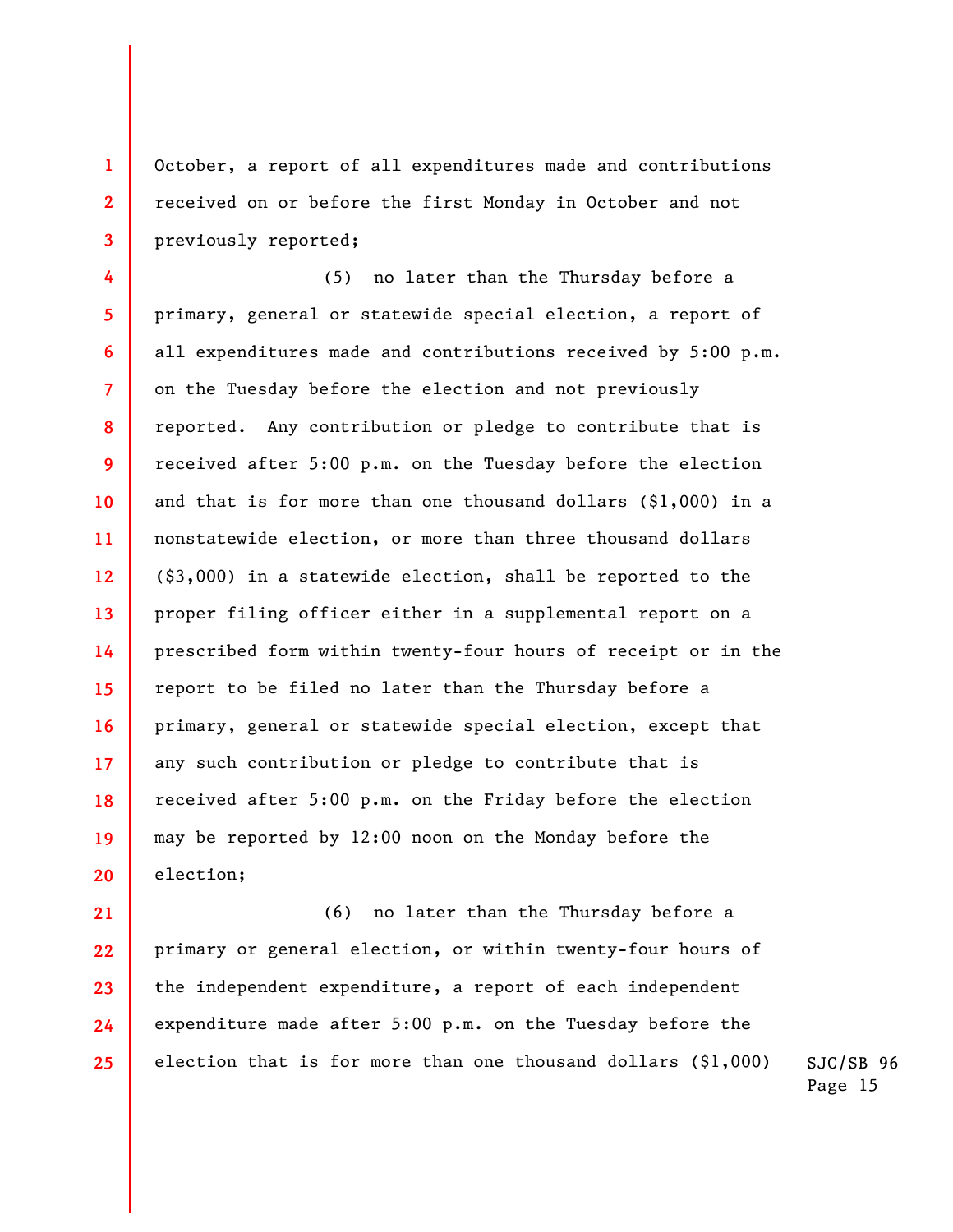in a nonstatewide election or more than three thousand dollars (\$3,000) in a statewide election. Such expenditures shall be reported to the proper filing officer either in a supplemental report on a prescribed form within twenty-four hours of being made or in the report to be filed no later than the Thursday before a primary or general election, except that any such expenditure that is made after 5:00 p.m. on the Friday before the election may be reported by 12:00 noon on the Monday before the election;

**10 11 12 13 14 15**  (7) no later than the thirtieth day after a primary election, a report by all reporting individuals, except those individuals that become candidates after the primary election, of all expenditures made and contributions received on or before the twenty-fifth day after the primary election and not previously reported;

(8) no later than on the thirtieth day after a statewide special election, a report of all expenditures made and contributions received on or before the twenty-fifth day after the statewide special election and not previously reported; and

**21 22 23 24**  (9) no later than January 7 after a general election, a report of all expenditures made and contributions received on or before December 31 after the general election and not previously reported.

**25** 

**1** 

**2** 

**3** 

**4** 

**5** 

**6** 

**7** 

**8** 

**9** 

**16** 

**17** 

**18** 

**19** 

**20** 

SJC/SB 96 C. If a candidate, political committee, campaign

Page 16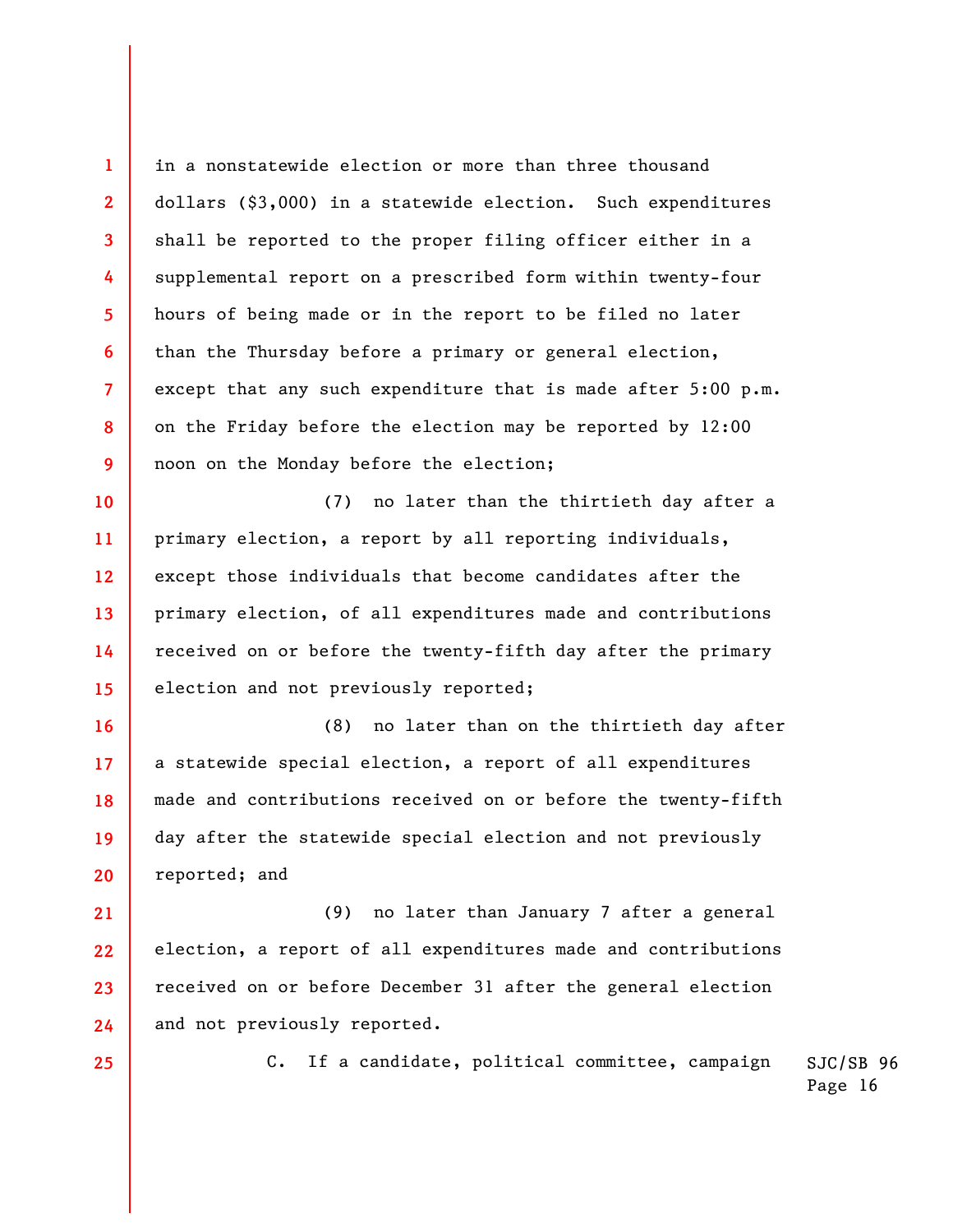committee or public official has not received any contributions and has not made any expenditures since the candidate's, committee's or official's last report was filed with the proper filing officer, the candidate, committee or official shall only be required to file a statement of no activity, which shall not be required to be notarized, in lieu of a full report when that report would otherwise be due and shall not be required to file a full report until the next required filing date occurring after an expenditure is made or a contribution is received.

**1** 

**2** 

**3** 

**4** 

**5** 

**6** 

**7** 

**8** 

**9** 

**10** 

**11** 

**12** 

**13** 

**14** 

**15** 

**16** 

**17** 

**18** 

D. In an election year, a public official who is not a candidate shall file biannual reports of expenditures made and contributions received or statements of no activity in accordance with the schedule provided for in Subsection A of this section.

E. A report of expenditures and contributions filed after a deadline set forth in this section shall not be deemed to have been timely filed.

**19 20 21 22 23 24 25**  F. Except for candidates, campaign committees and public officials who file a statement of no activity, each reporting individual candidate, campaign committee or public official shall file a report of expenditures and contributions pursuant to the filing schedules set forth in this section, regardless of whether any expenditures were made or contributions were received during the reporting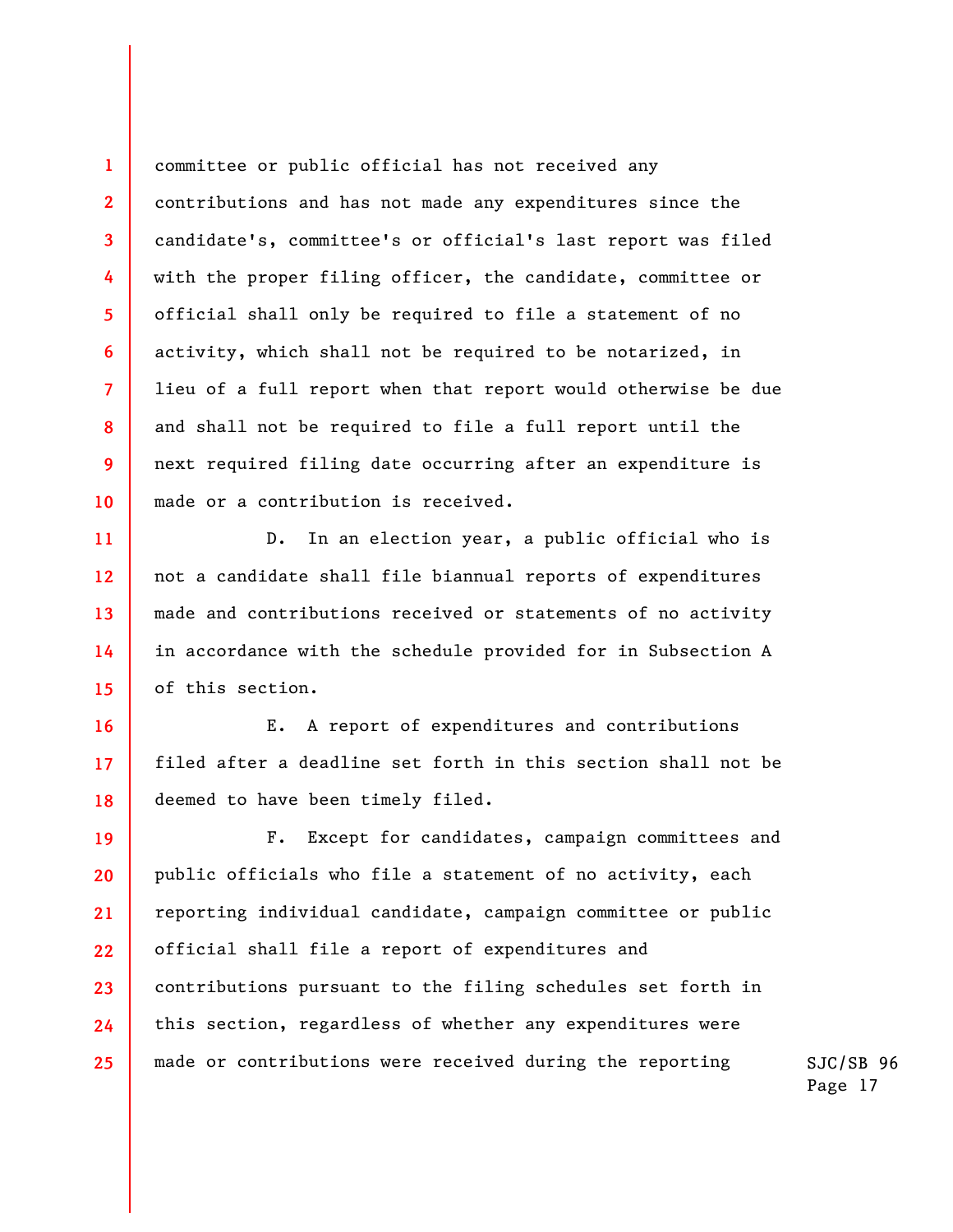**1 2 3**  period. Reports shall be required until the reporting individual delivers a report to the proper filing officer stating that:

**4** 

**5** 

**6** 

**7** 

**8** 

**24** 

**25** 

(1) there are no outstanding campaign debts; (2) all money has been expended in

accordance with the provisions of Section 1-19-29.1 NMSA 1978; and

(3) the bank accounts have been closed.

**9 10 11 12 13 14 15 16 17 18 19 20 21 22 23**  G. If, during a nonelection year, a political committee has not received any contributions or made any coordinated or independent expenditures since it filed its last report pursuant to this section, it need not file any report under this section until the next reporting period, if any, in which it receives contributions or makes such expenditures. A political committee that has not received any contributions or made any coordinated or independent expenditures for a continuous period of at least one year may thereupon cancel its registration as a political committee by submitting an appropriate request in writing to the proper filing officer. The committee shall retain the obligation to submit a new registration pursuant to Section 1-19-26.1 NMSA 1978 in the event that its future activities should meet the requisites for registration under that section.

SJC/SB 96 H. A reporting individual who is a candidate within the meaning of the Campaign Reporting Act because of

Page 18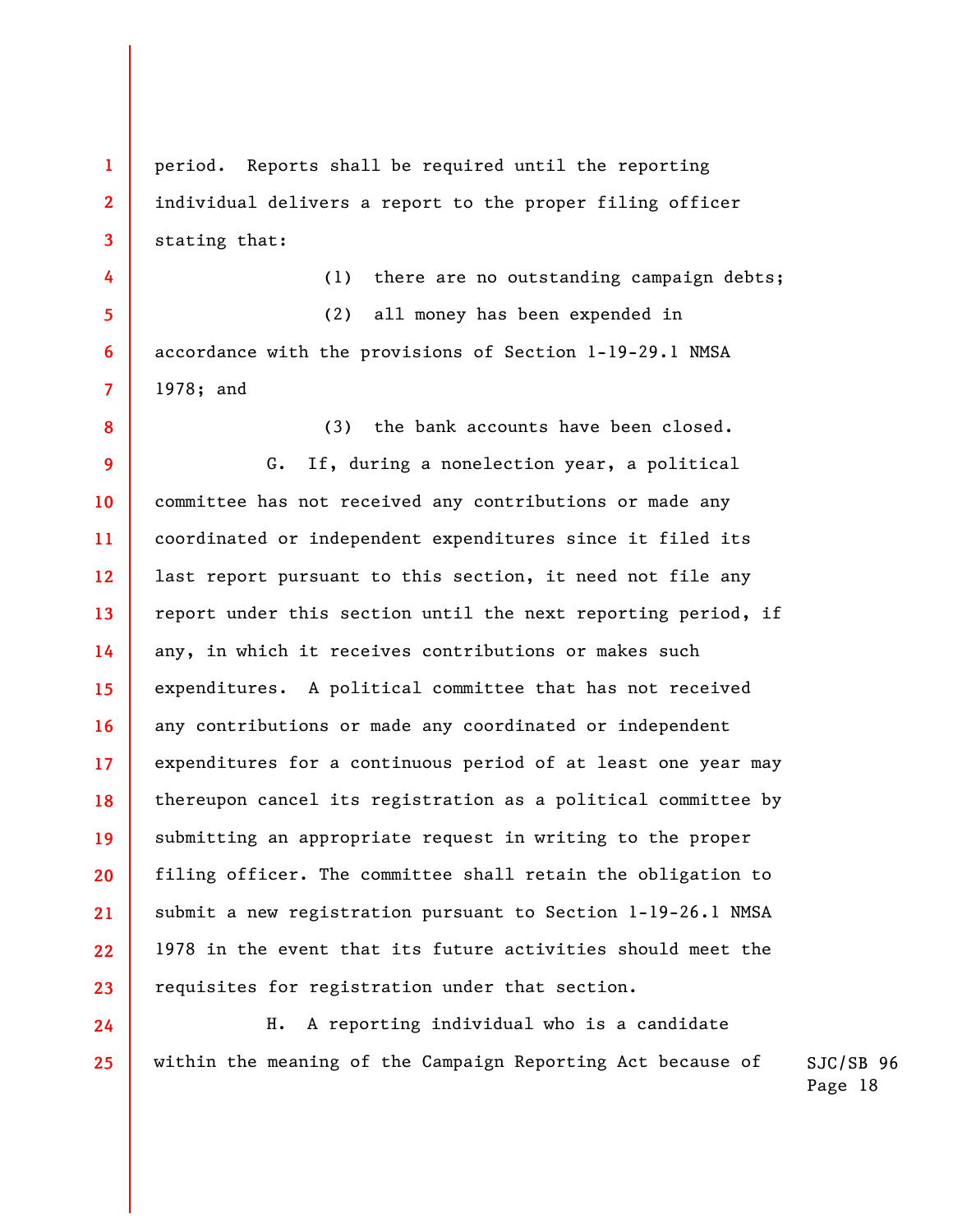the amount of contributions the candidate receives or expenditures the candidate makes and who does not ultimately file a declaration of candidacy or a nominating petition with the proper filing officer and does not file a statement of no activity shall file biannual reports in accordance with Subsection A of this section.

**1** 

**2** 

**3** 

**4** 

**5** 

**6** 

**21** 

**7 8 9 10 11 12 13 14 15 16 17 18 19 20**  I. Reports required by this section shall be subscribed and sworn to by the candidate or the treasurer of the political committee or, in the case of candidates for judicial office, by the treasurer of the candidate's campaign committee. A report filed electronically shall be electronically authenticated by the candidate or the treasurer of the committee using an electronic signature in conformance with the Electronic Authentication of Documents Act and the Uniform Electronic Transactions Act. For the purposes of the Campaign Reporting Act, a report that is electronically authenticated in accordance with the provisions of this subsection shall be deemed to have been subscribed and sworn to by the candidate or the treasurer of the committee who was required to file the report.

**22**  J. Reports required by this section shall be filed electronically by all reporting individuals.

SJC/SB 96 **23 24 25**  K. Reporting individuals may apply to the secretary of state for exemption from electronic filing in case of hardship, which shall be defined by the secretary of

Page 19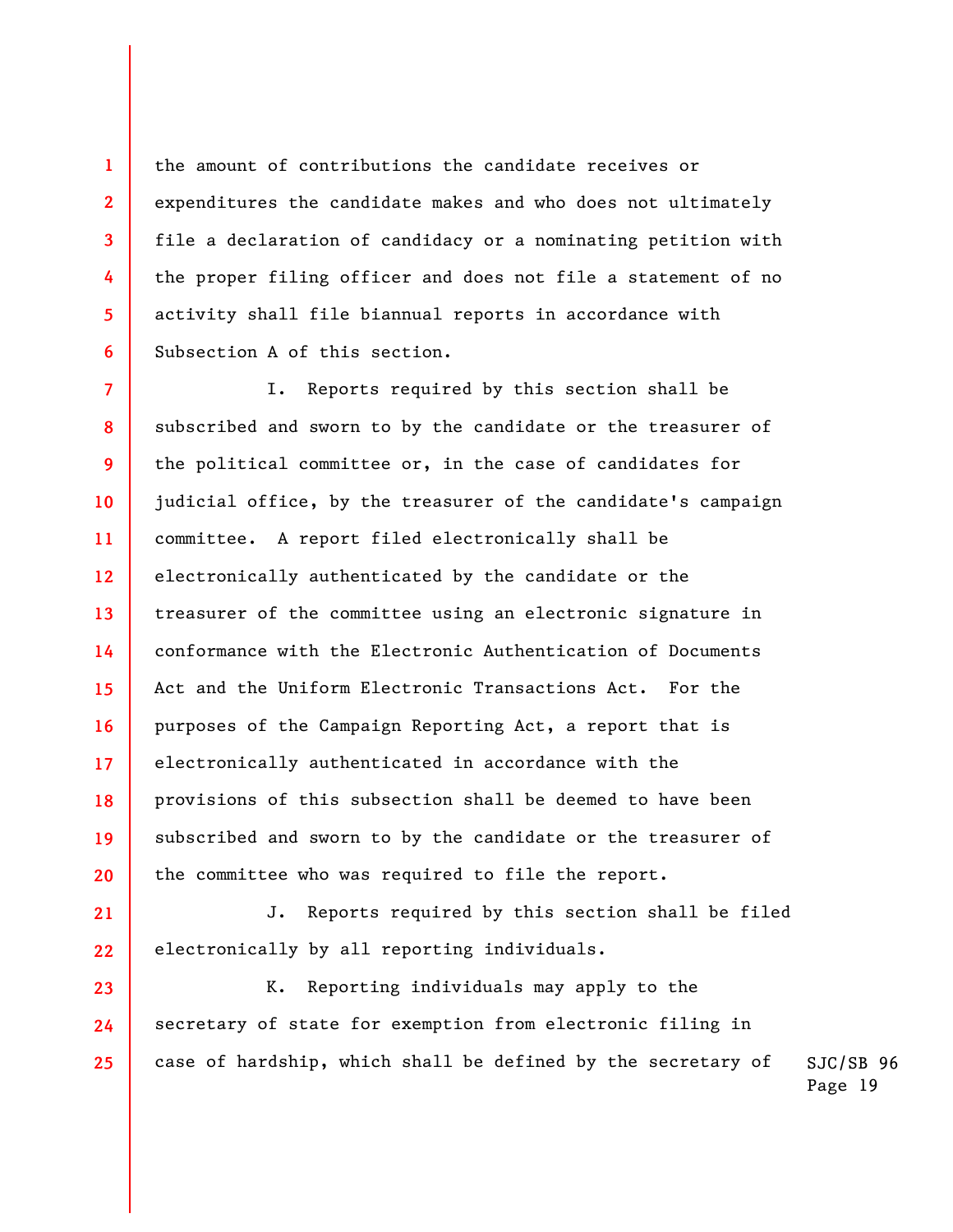state."

**1** 

**2** 

**3** 

**4** 

**5** 

**6** 

**7** 

**17** 

**18** 

**19** 

**20** 

**23** 

SECTION 7. Section 1-19-31 NMSA 1978 (being Laws 1979, Chapter 360, Section 7, as amended) is amended to read:

"1-19-31. CONTENTS OF REPORT.--Each required report of expenditures and contributions shall be typed or printed legibly, or on a computer disc or format approved by the secretary of state, and shall include:

**8 9 10 11 12 13 14 15 16**  A. the name and address of the person or entity to whom an expenditure was made or from whom a contribution was received, except as provided for anonymous contributions or contributions received from special events as provided in Section 1-19-34 NMSA 1978; provided that for contributors, the name of the entity or the first and last names of any individual shall be the full name of the entity or individual, and initials only shall not constitute a full name unless that is the complete legal name;

B. the occupation, name and type of business, as applicable, of any individual or entity making contributions of two hundred fifty dollars (\$250) or more in the aggregate per election;

**21 22**  C. the amount of the expenditure or contribution or value thereof;

D. the purpose of the expenditure;

**24 25**  E. the date that the expenditure was made or the contribution was received;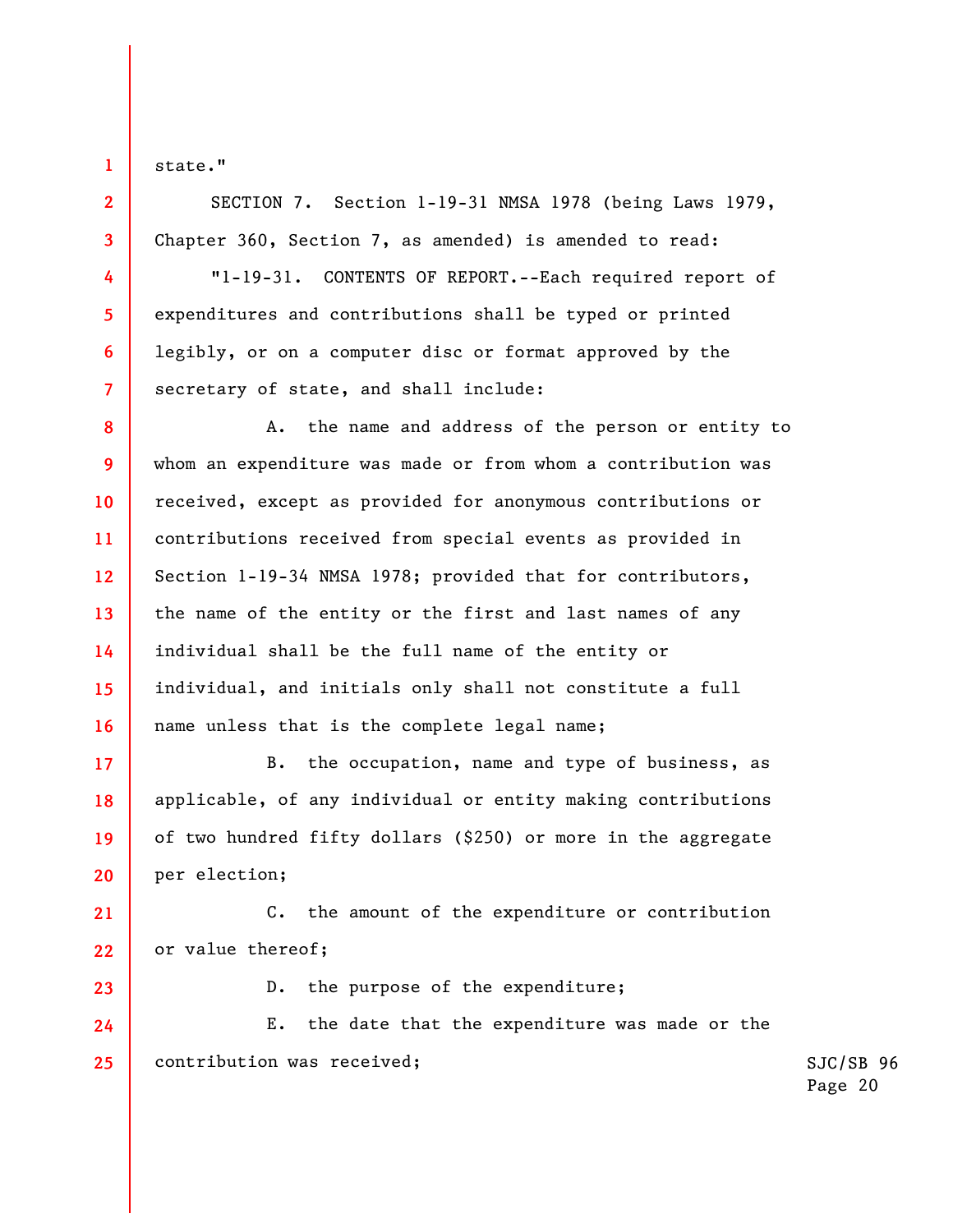**1 2 3 4 5 6 7 8 9 10 11 12 13 14 15 16 17 18 19 20 21 22 23 24 25**  F. the opening and closing cash balance for the bank accounts maintained by the reporting individual during the reporting period and the name of the financial institution for each account; and G. the amount of each unpaid debt and the identity of the person to whom the debt is owed." SECTION 8. Section 1-19-34 NMSA 1978 (being Laws 1979, Chapter 360, Section 10, as amended) is amended to read: "1-19-34. CANDIDATES--POLITICAL OR CAMPAIGN COMMITTEES--TREASURER--BANK ACCOUNT--ANONYMOUS CONTRIBUTIONS--CONTRIBUTIONS FROM SPECIAL EVENTS.-- A. A political or campaign committee or any candidate shall ensure that: (1) a treasurer has been appointed and is constantly maintained; provided, however, that when a duly appointed treasurer is unable for any reason to continue as treasurer, the candidate or committee shall appoint a successor; and provided further that a candidate may serve as the candidate's own treasurer; (2) all disbursements of money and receipts of contributions are authorized by and through the candidate or treasurer; (3) a bank account has been established and all receipts of money contributions are deposited in and all expenditures of money are disbursed from one or more bank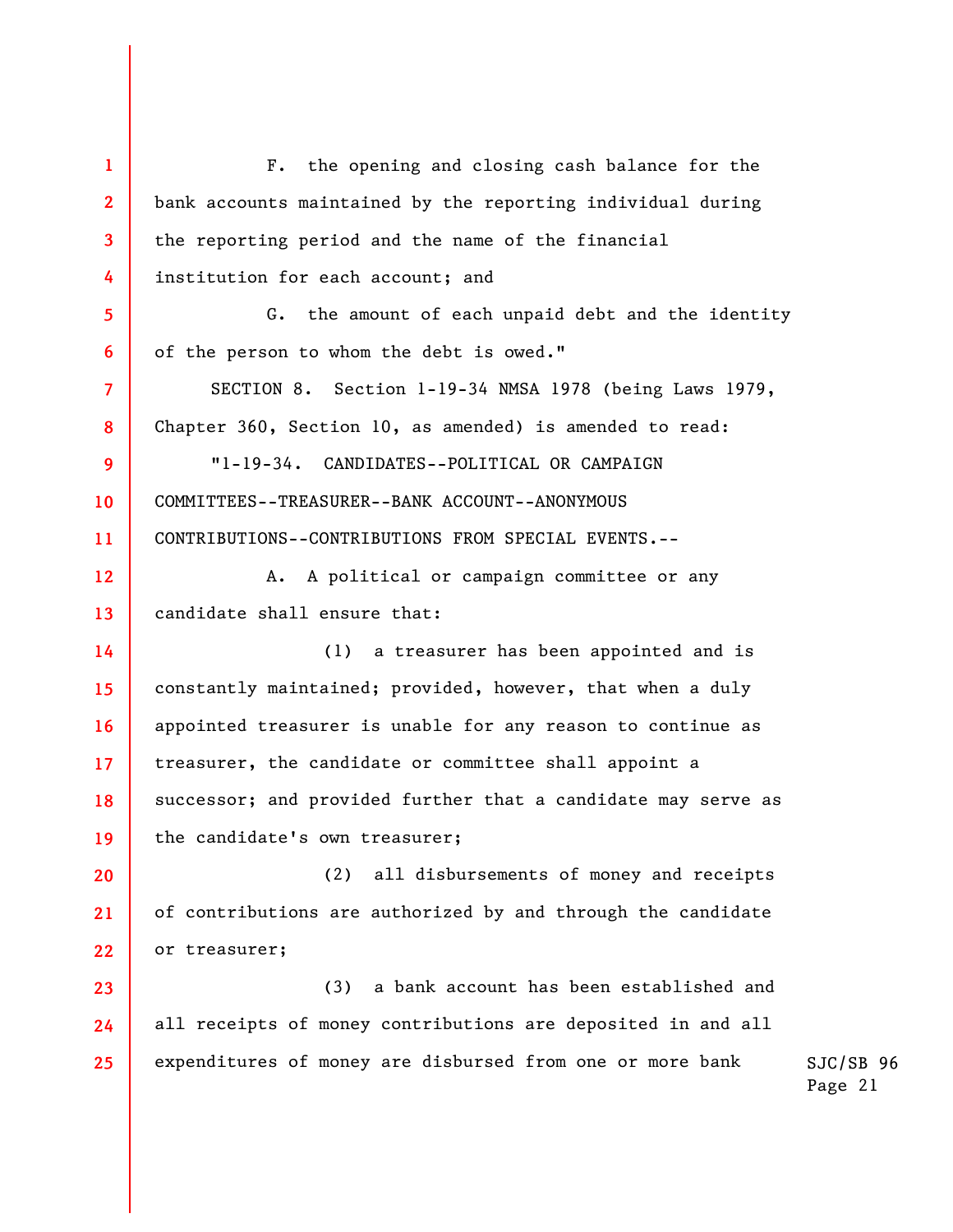accounts maintained by the treasurer in the name of the candidate or committee; provided that nothing in this section shall prohibit investments from a bank account to earn interest as long as the investments and earnings are fully reported. All disbursements except for disbursements made from a petty cash fund of one hundred dollars (\$100) or less shall be made in a form such that the date, amount and payee of the transaction are automatically recorded or by check made payable to the person or entity receiving the disbursement and not to "cash" or "bearer"; and

**1** 

**2** 

**3** 

**4** 

**5** 

**6** 

**7** 

**8** 

**9** 

**10** 

**11 12 13 14 15 16 17 18**  (4) the treasurer, upon disbursing or receiving money or other things of value, immediately enters and thereafter keeps a proper record preserved by the treasurer, including a full, true and itemized statement and account of each sum disbursed or received, the date of such disbursal or receipt, to whom disbursed or from whom received and the object or purpose for which it was disbursed or received.

**19 20 21 22 23 24 25**  B. No anonymous contributions may be accepted for more than one hundred dollars (\$100). The aggregate amount of anonymous contributions received by a reporting individual during a primary or general election or a statewide special election shall not exceed two thousand dollars (\$2,000) for statewide races and five hundred dollars (\$500) for all other races.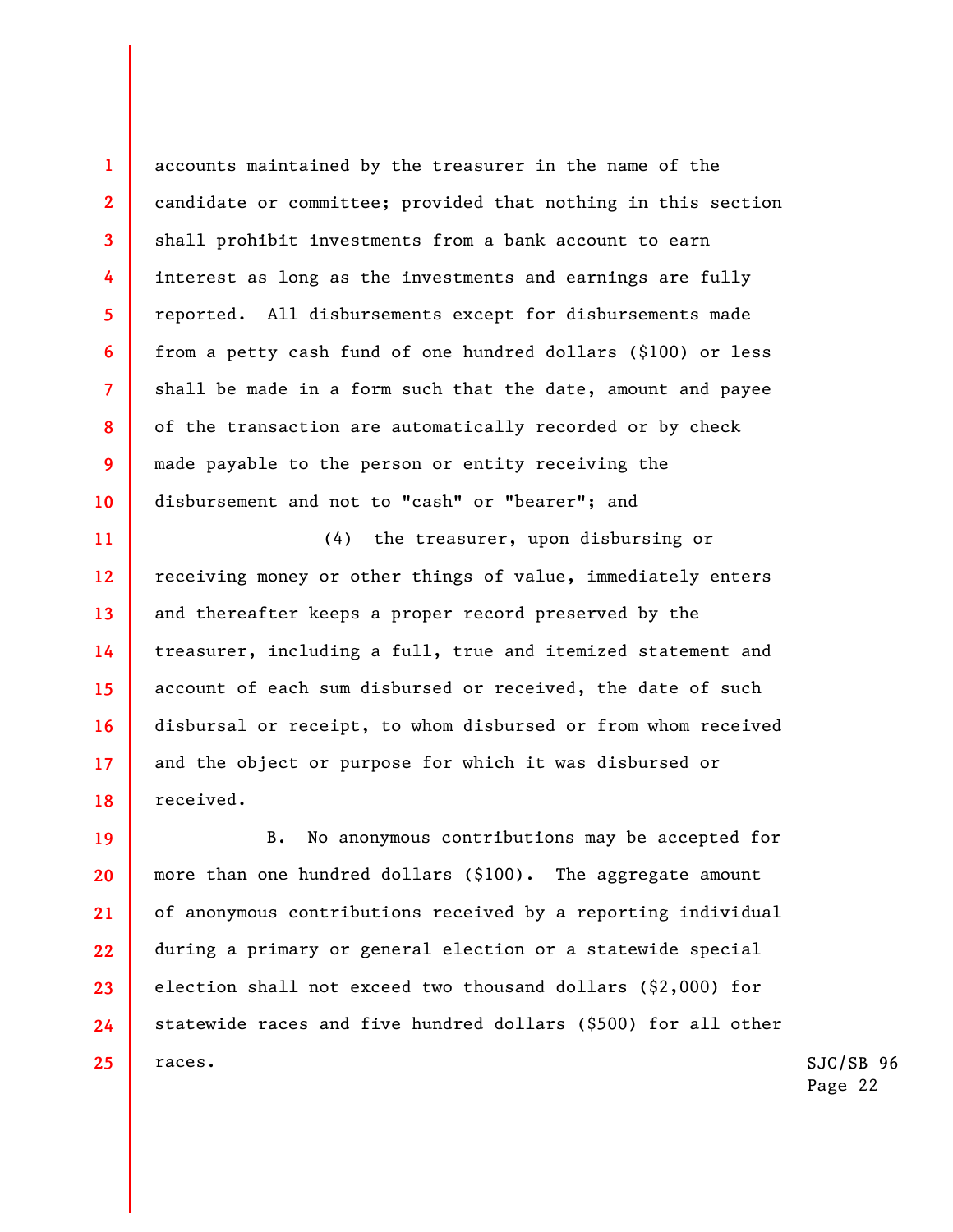**1 2 3 4 5 6 7 8 9 10 11 12 13 14 15 16 17 18**  C. Cash contributions received at special events that are unidentifiable as to specific contributor but identifiable as to the special event are not subject to the anonymous contribution limits provided for in this section so long as no single special event raises, after expenses, more than one thousand dollars (\$1,000) in such cash contributions. For those contributions, due diligence and best efforts shall be made to disclose on a special prescribed form the sponsor, date, place, total amount received, expenses incurred, estimated number of persons in attendance and other identifiable factors that describe the special event. For purposes of this subsection, "special event" includes an event such as a barbecue or similar fundraiser where tickets costing twenty-five dollars (\$25.00) or less are sold or an event such as a coffee, tea or similar reception; provided that no candidate shall accept a contribution of more than twenty-five dollars (\$25.00) in cash at a special event from any one contributor.

**19 20 21 22 23 24 25**  D. Any contributions received pursuant to this section in excess of the limits established in Subsections B and C of this section shall be donated to the state general fund or an organization to which a federal income tax deduction would be available under Subparagraph (A) of Paragraph (1) of Subsection (b) of Section 170 of the Internal Revenue Code of 1986, as amended."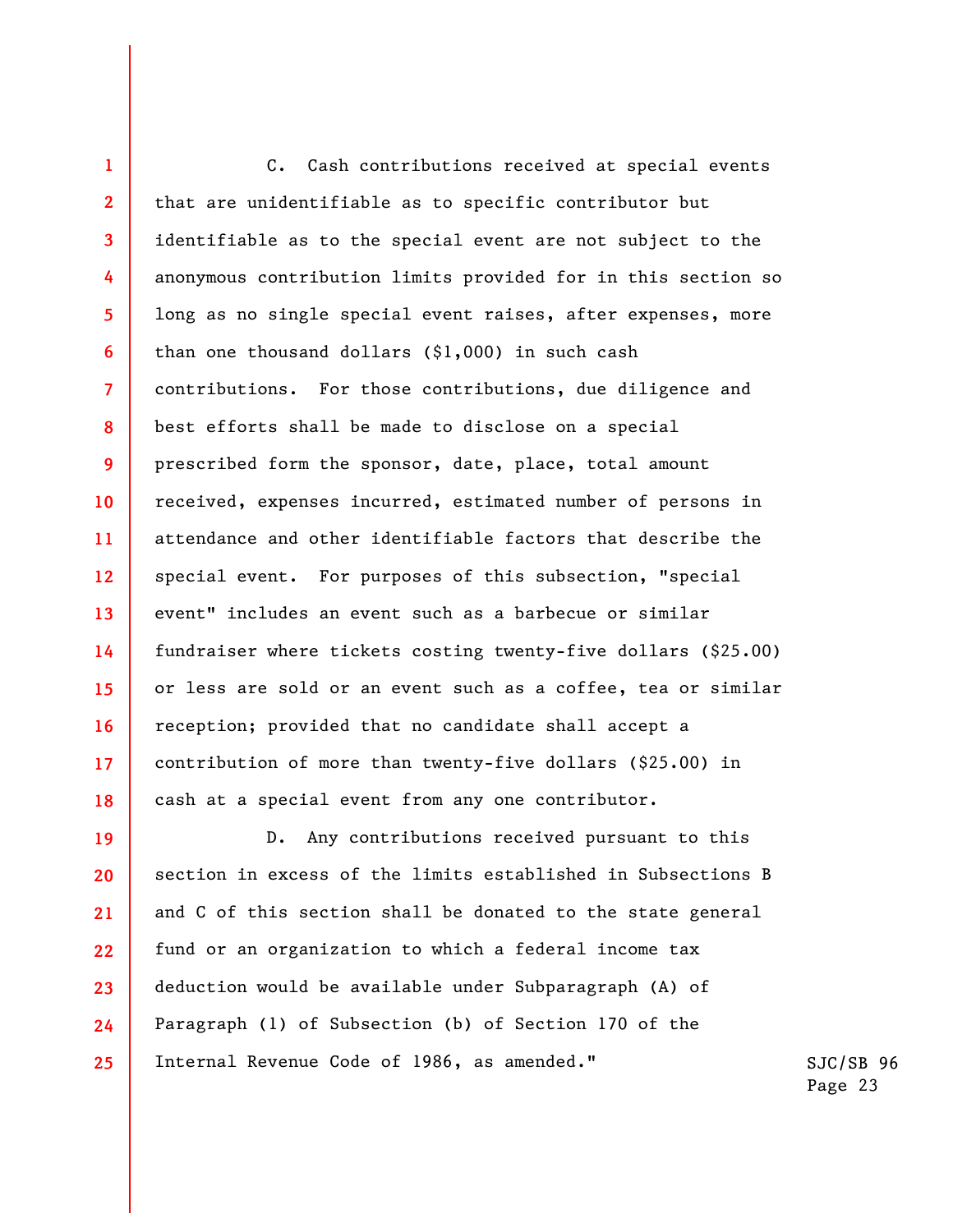**1 2 3 4 5 6 7 8 9 10 11 12 13 14 15 16 17 18 19 20 21 22 23 24 25**  SECTION 9. Section 1-19-34.3 NMSA 1978 (being Laws 1993, Chapter 46, Section 14, as amended) is amended to read: "1-19-34.3. CONTRIBUTIONS IN ONE NAME GIVEN FOR ANOTHER PROHIBITED--CONCEALING SOURCE OF CONTRIBUTIONS USED FOR INDEPENDENT EXPENDITURES.-- A. It is unlawful for a person to make a contribution in the name of another person, and no person shall knowingly accept a contribution made by one person in the name of another person. B. No person may make contributions or expenditures with an intent to conceal the names of persons who are the true source of funds used to make independent expenditures or the true recipients of the expenditures." SECTION 10. Section 1-19-34.6 NMSA 1978 (being Laws 1995, Chapter 153, Section 19) is amended to read: "1-19-34.6. CIVIL PENALTIES.-- A. If the secretary of state reasonably believes that a person committed, or is about to commit, a violation of the Campaign Reporting Act, the secretary of state shall refer the matter to the attorney general or a district attorney for enforcement. B. With or without a referral from the secretary of state, the attorney general or district attorney may institute a civil action in district court for any violation of the Campaign Reporting Act or to prevent a violation of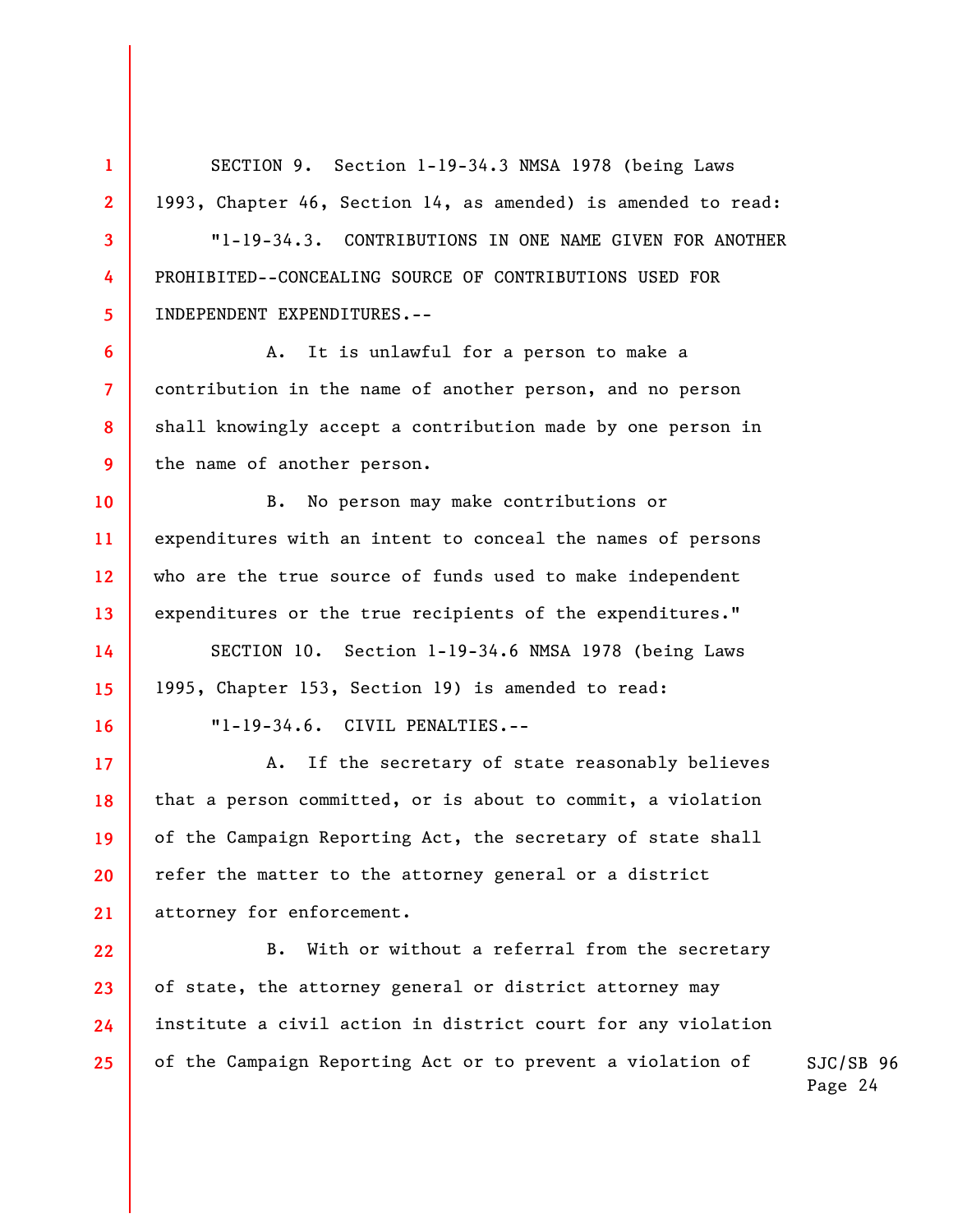that act that involves an unlawful solicitation or the making or acceptance of an unlawful contribution. An action for relief may include a permanent or temporary injunction, a restraining order or any other appropriate order, including a civil penalty of up to one thousand dollars (\$1,000) for each violation not to exceed a total of twenty thousand dollars (\$20,000), and forfeiture of any contribution received as a result of an unlawful solicitation or unlawful contribution. Each unlawful solicitation and each unlawful contribution made or accepted shall be deemed a separate violation of the Campaign Reporting Act.

**1** 

**2** 

**3** 

**4** 

**5** 

**6** 

**7** 

**8** 

**9** 

**10** 

**11** 

**24** 

**25** 

**12 13 14 15 16 17 18 19 20 21**  C. With or without a referral from the secretary of state, the attorney general or district attorney may institute a civil action in district court if a violation has occurred or to prevent a violation of any provision of the Campaign Reporting Act other than that specified in Subsection B of this section. Relief may include a permanent or temporary injunction, a restraining order or any other appropriate order, including an order for a civil penalty of up to one thousand dollars (\$1,000) for each violation not to exceed a total of twenty thousand dollars (\$20,000)."

**22 23**  SECTION 11. Section 1-19-34.7 NMSA 1978 (being Laws 2009, Chapter 68, Section 1) is amended to read:

"1-19-34.7. CONTRIBUTION LIMITATIONS--CANDIDATES-- POLITICAL COMMITTEES.--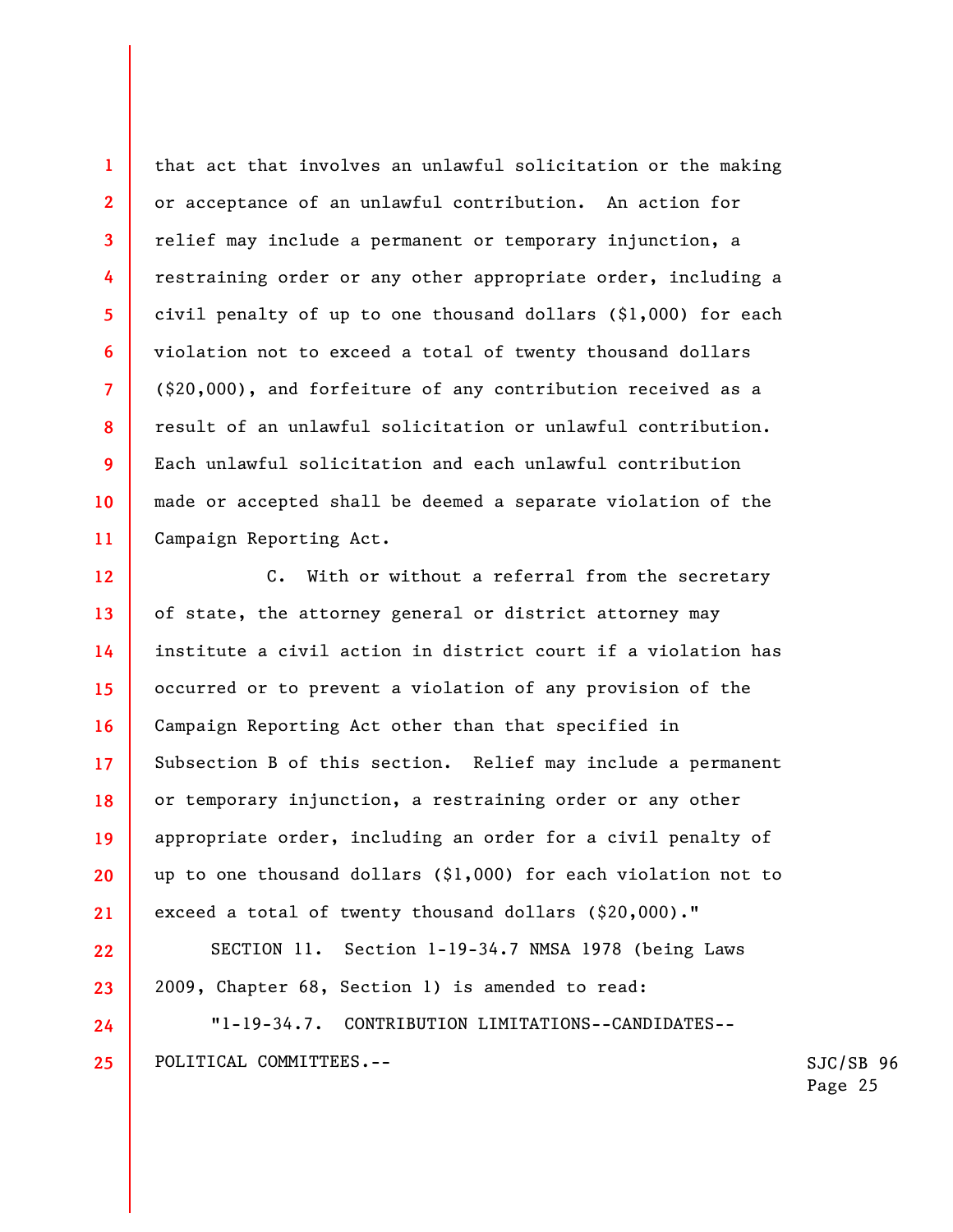**1 2 3 4 5 6 7 8 9 10 11 12 13 14 15 16 17 18 19 20 21 22 23 24 25**  A. Except as provided in Subsections F and G of this section, a person, including a political committee, shall not make a contribution to a candidate, including the candidate's campaign committee, or to a political committee in an amount that will cause that person's total contributions to the candidate or political committee to exceed five thousand dollars (\$5,000) during a primary election cycle or five thousand dollars (\$5,000) during a general election cycle; provided that a person may make a contribution attributable to the general election cycle during the primary election cycle even though the person has contributed the maximum amount allowed for the primary election cycle if that contribution is not used to pay for any expenditure related to the primary election and, if the candidate is not on the general election ballot, all contributions made to the candidate for the general election are returned to the persons who made such contributions to the candidate's campaign or deposited in the public election fund. A primary election candidate who does not become a candidate on the general election ballot shall remain subject to the contribution limits of the primary election cycle and shall not accept a contribution from a person who has contributed the maximum allowable amount during the primary election cycle to pay for primary election expenditures of the campaign.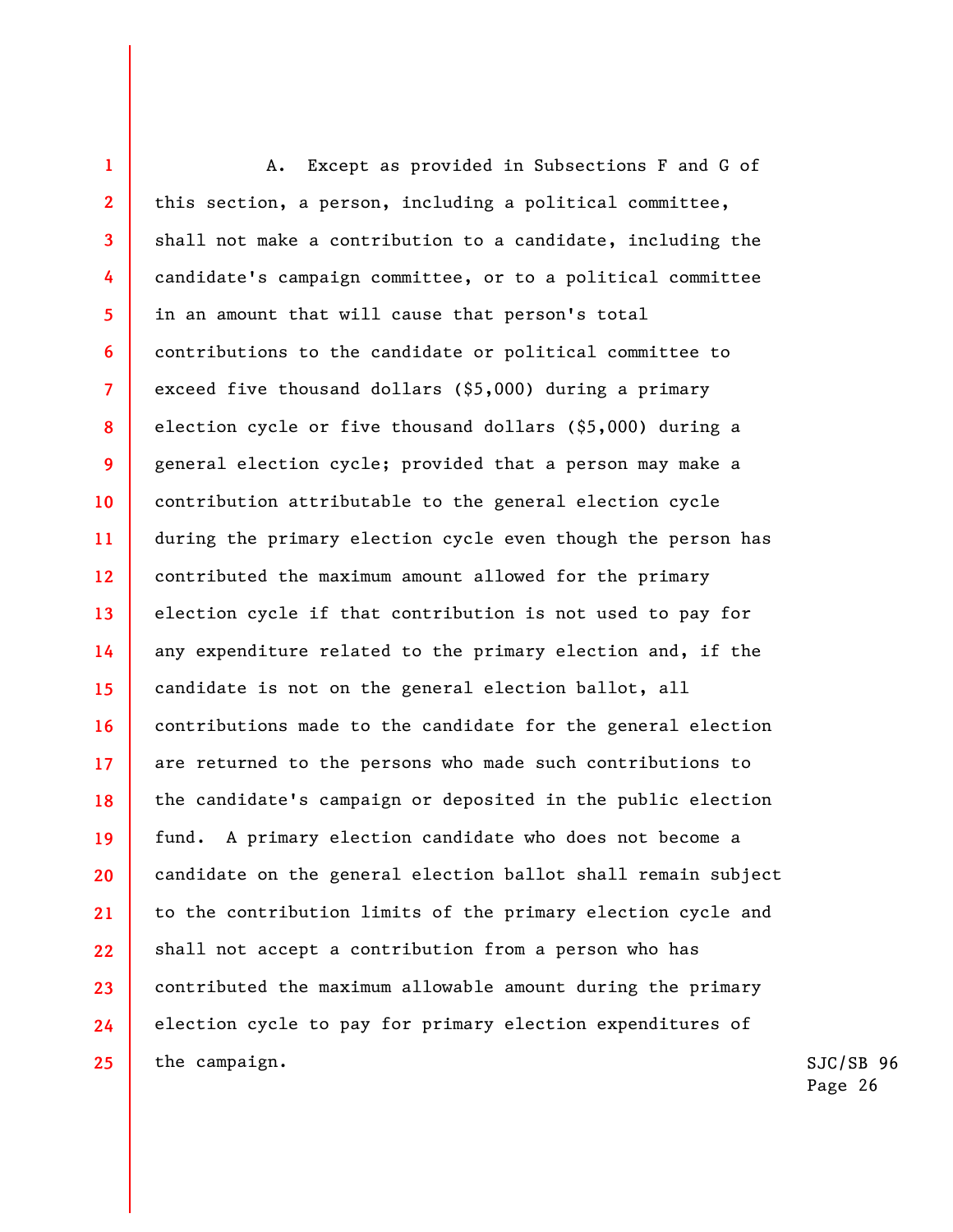B. All contributions made by a person to a candidate, either directly or indirectly, including contributions that are in any way earmarked or otherwise directed through another person to a candidate, shall be treated as contributions from the person to that candidate.

C. A person, including a political committee, shall not knowingly accept or solicit a contribution, directly or indirectly, including a contribution earmarked or otherwise directed or coordinated through another person, including a political committee, that violates the contribution limits provided for in this section.

D. On January 1 after each general election, the contribution amounts provided in Subsection A of this section shall be increased by the percentage of the preceding two calendar years' increase of the consumer price index for all urban consumers, United States city average for all items, published by the United States department of labor. The amount of the increase shall be rounded to the nearest multiple of one hundred dollars (\$100). The secretary of state shall publish by October 1 before each general election the adjusted contribution limits that shall take effect the day after the following general election.

E. All contributions in excess of the limits imposed by the provisions of this section shall be deposited in the public election fund upon a finding by a district

SJC/SB 96 Page 27

**1**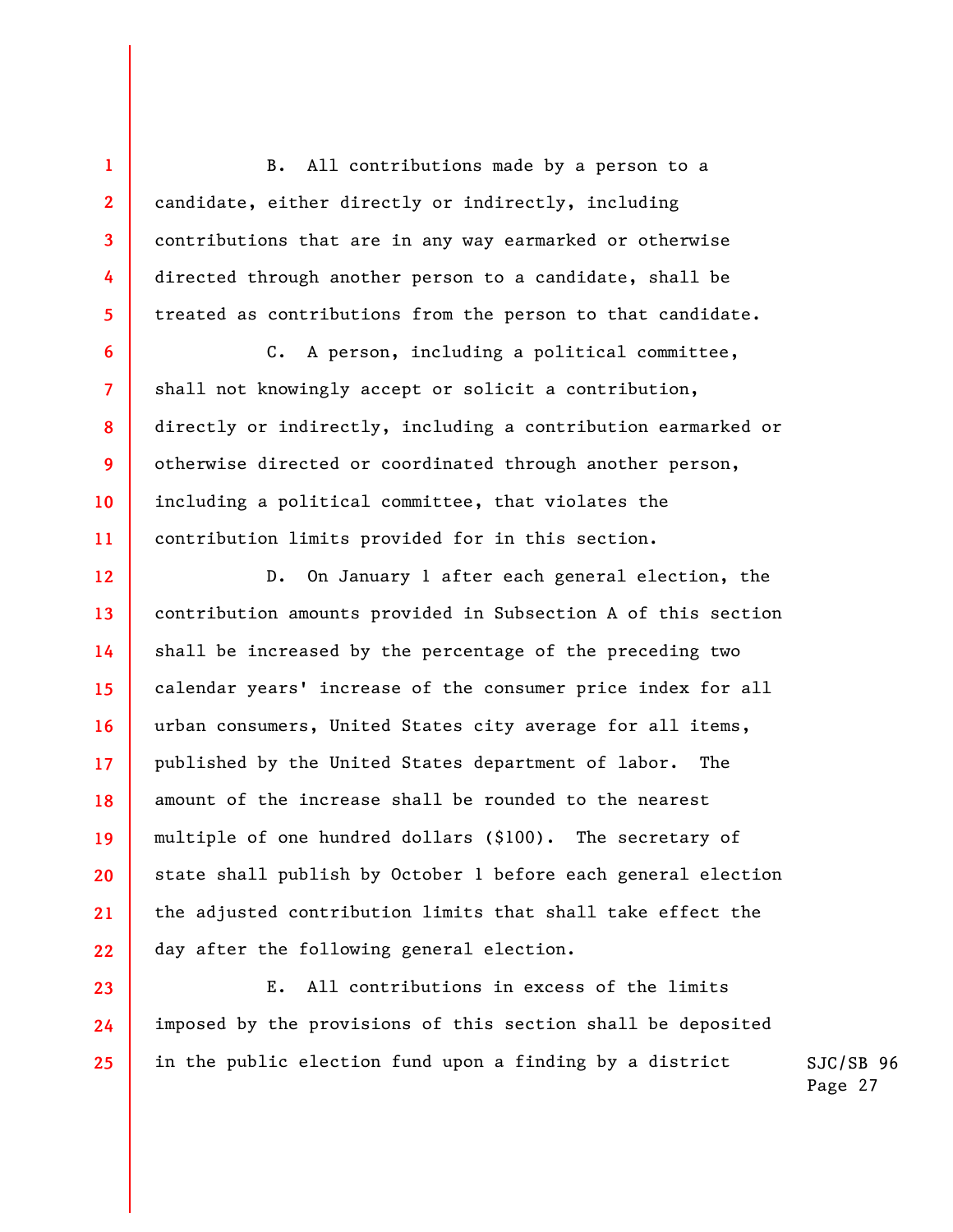court that the contribution limits have been exceeded.

**1** 

**2** 

**3** 

**4** 

**5** 

**7** 

**9** 

**10** 

**13** 

**14** 

**15** 

**16** 

**17** 

**18** 

**19** 

**20** 

F. The limitation on contributions to a candidate provided for in Subsection A of this section shall not apply to a candidate's own contribution from the candidate's personal funds to the candidate's own campaign.

**6 8 11 12**  G. The limitations on contributions to political committees provided for in Subsection A of this section shall not apply to a political committee that makes only independent expenditures or to any contribution to a political committee that is deposited in a segregated bank account that may only be used to make independent expenditures."

SECTION 12. Section 1-19-36 NMSA 1978 (being Laws 1979, Chapter 360, Section 12, as amended) is amended to read: "1-19-36. PENALTIES.--

A. Any person who knowingly and willfully violates any provision of the Campaign Reporting Act is guilty of a misdemeanor and shall be punished by a fine of not more than one thousand dollars (\$1,000) or by imprisonment for not more than one year or both.

**21 22 23 24 25**  B. The Campaign Reporting Act may be enforced by the attorney general or the district attorney in the county where the candidate resides, where a political committee has its principal place of business or where the violation occurred."